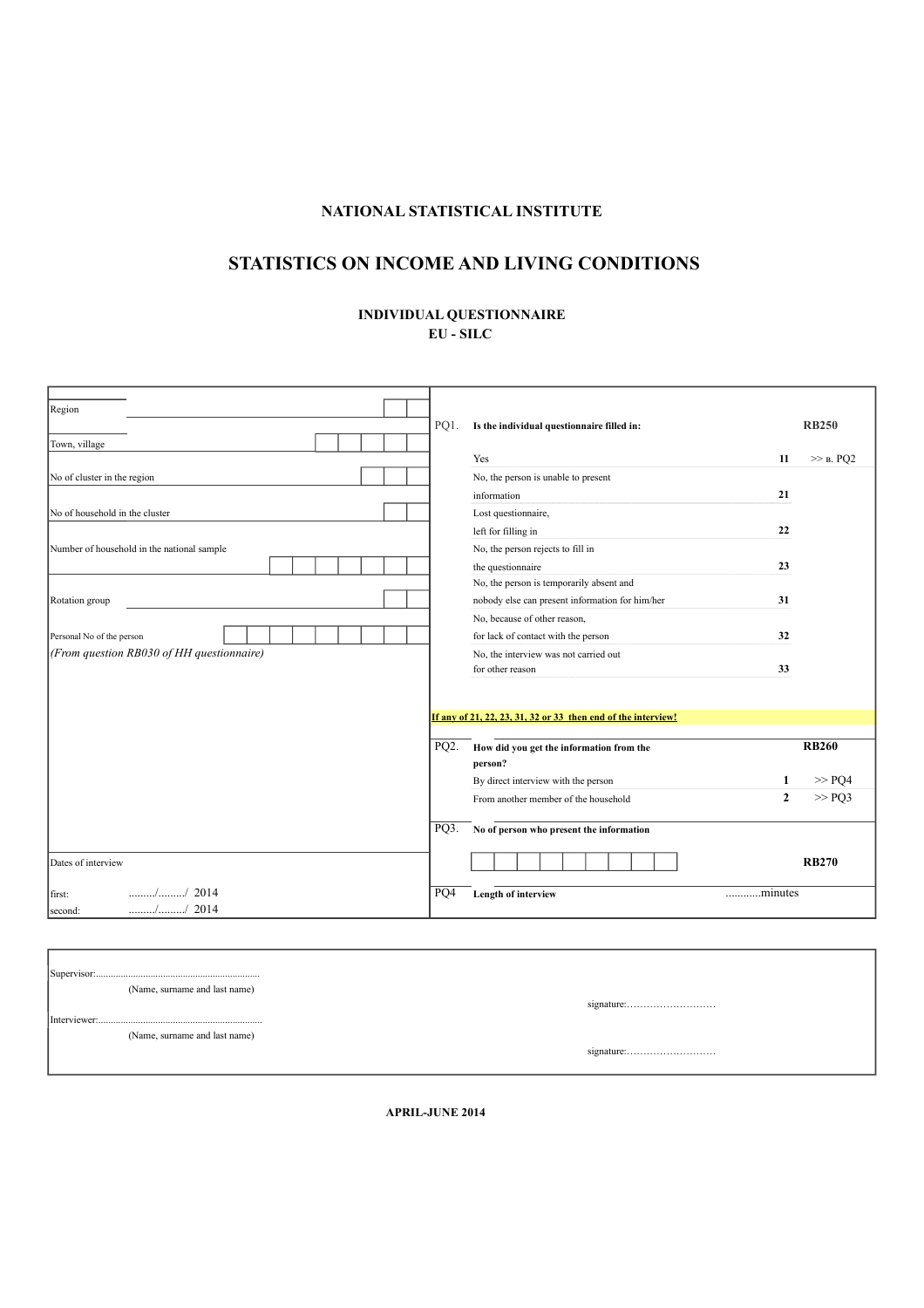| No | Question<br>Answer                                                                                                                                 |                | Code           | Go to<br>question<br>N <sub>2</sub> | <b>Target</b><br>variable |
|----|----------------------------------------------------------------------------------------------------------------------------------------------------|----------------|----------------|-------------------------------------|---------------------------|
|    |                                                                                                                                                    |                |                |                                     |                           |
|    | Interviewer! Specify one more time whether the person is 16 and more years old at 31.12.2013<br><i>i.e.</i> $RB245 = 1$ in the household register. |                |                |                                     |                           |
|    |                                                                                                                                                    | $\mathbf{1}$   |                |                                     |                           |
|    | Sex of the respondent<br>Male                                                                                                                      |                |                |                                     |                           |
|    | Female                                                                                                                                             | $\overline{2}$ |                |                                     |                           |
|    | Age of the respondent at the time of interview<br>Age                                                                                              | .              |                |                                     |                           |
| P1 | Yes<br>During the last week, did you do any paid work (in cash or in kind)                                                                         | -1             |                |                                     | PL035                     |
|    | No<br>for at least one hour?                                                                                                                       | $\overline{c}$ |                |                                     |                           |
|    | Answer "Yes" is filled in also for persons who have a paid job (or business) from which they are                                                   |                |                |                                     |                           |
|    | temporarily absent (due to illness, maternity leave, bad weather or other reason) and to which they                                                |                |                |                                     |                           |
|    | will return after some time.                                                                                                                       |                |                |                                     |                           |
| P2 | Considering your everyday activities, do you consider yourself mainly as ?                                                                         |                |                |                                     |                           |
|    | Employee working full-time                                                                                                                         | $\mathbf{1}$   |                | >>q. P8                             | PL031                     |
|    | Employee working part-time                                                                                                                         | $\overline{c}$ |                | >>q. P8                             |                           |
|    | Self-employed working full-time, incl. family worker                                                                                               | 3              |                | >>q. P8                             |                           |
|    | Self-employed working part-time, incl. family worker                                                                                               | 4              |                | >>q. P8                             |                           |
|    | Unemployed                                                                                                                                         | 5              |                |                                     |                           |
|    | Pupil, student, further training, unpaid work experience                                                                                           | 6              |                |                                     |                           |
|    | Retired or given up business                                                                                                                       | $\overline{7}$ |                |                                     |                           |
|    | Incapable to work due to disability                                                                                                                | 8              |                |                                     |                           |
|    | Fulfilling domestic tasks                                                                                                                          | 9              |                |                                     |                           |
|    | Other inactive person                                                                                                                              | 10             |                |                                     |                           |
| P3 | Did you do anything to find a job during the last 4 weeks?<br>Yes                                                                                  | $\mathbf{1}$   |                |                                     | PL020                     |
|    | No                                                                                                                                                 | $\overline{2}$ |                | >>q. P5                             |                           |
| P4 | For each of the listed alternatives answer "Yes" or "No" depending on whether you have                                                             |                |                |                                     | PL020                     |
|    |                                                                                                                                                    |                |                |                                     |                           |
|    | used it during the last 4 weeks:                                                                                                                   |                |                |                                     |                           |
|    |                                                                                                                                                    | Yes            | No             |                                     |                           |
|    | P4.1. Contacted a public employment agency                                                                                                         | $\mathbf{1}$   | 2              |                                     |                           |
|    | P4.2. Contacted a private employment agency                                                                                                        | $\mathbf{1}$   | $\overline{2}$ |                                     |                           |
|    | P4.3. Applied directly to employers                                                                                                                | $\mathbf{1}$   | $\overline{2}$ |                                     |                           |
|    | P4.4. Asked friends, relatives, unions, etc.                                                                                                       | 1              | $\overline{2}$ |                                     |                           |
|    | P4.5. Through advertisements in newspapers, journals or Internet                                                                                   | $\mathbf{1}$   | $\overline{2}$ |                                     |                           |
|    | P4.6. Looked for land, premises or equipment necessary to start                                                                                    |                |                |                                     |                           |
|    | own business<br>P4.7. Applied for permit, patent, licence or credit in order to start                                                              | -1             | 2              |                                     |                           |
|    | own business                                                                                                                                       | -1             | 2              |                                     |                           |
|    | P4.8. Other                                                                                                                                        | $\mathbf{1}$   | 2              |                                     |                           |
|    | Interviewer!<br>After answering this question go to q. P6                                                                                          |                |                |                                     |                           |
| P5 | Which is the MAIN reason you are not looking for a job?                                                                                            |                |                |                                     |                           |
|    | Already found a job and will start in the forthcoming months                                                                                       | 1              |                |                                     |                           |
|    | Expecting to start the job after forced unpaid leave                                                                                               | $\overline{c}$ |                |                                     |                           |
|    | Expecting proposal for a job from a public employment agency                                                                                       | 3              |                |                                     |                           |
|    | Expecting results from a competition for a job                                                                                                     | $\overline{4}$ |                |                                     |                           |
|    | Expecting the active season to start                                                                                                               | 5              |                |                                     |                           |
|    | Illness/disability                                                                                                                                 | 6              |                |                                     |                           |
|    | Family obligations                                                                                                                                 | $\tau$         |                |                                     |                           |
|    | Student (incl. qualification courses)                                                                                                              | 8              |                |                                     |                           |
|    | Pensioner                                                                                                                                          | 9              |                |                                     |                           |
|    | Do not believe that I will find a job                                                                                                              | 10             |                |                                     |                           |
|    | Expecting proposal for a job from abroad                                                                                                           | 11             |                |                                     |                           |
|    | Other reasons                                                                                                                                      | 12             |                |                                     |                           |
| P6 | In case you found a suitable for you job (or were able to start own business),                                                                     |                |                |                                     | PL025                     |
|    | would you be able to start work immediately, within 2 weeks?<br>Yes                                                                                | 1              |                |                                     |                           |
|    | No                                                                                                                                                 | $\overline{c}$ |                |                                     |                           |
| P7 | Have you ever had a job?<br>Yes                                                                                                                    | -1             |                |                                     | PL015                     |
|    |                                                                                                                                                    | $\overline{2}$ |                |                                     |                           |
|    | (Answer "Yes" is indicated only for persons who have worked at least 6 months)<br>No                                                               |                |                | >> q. P25                           |                           |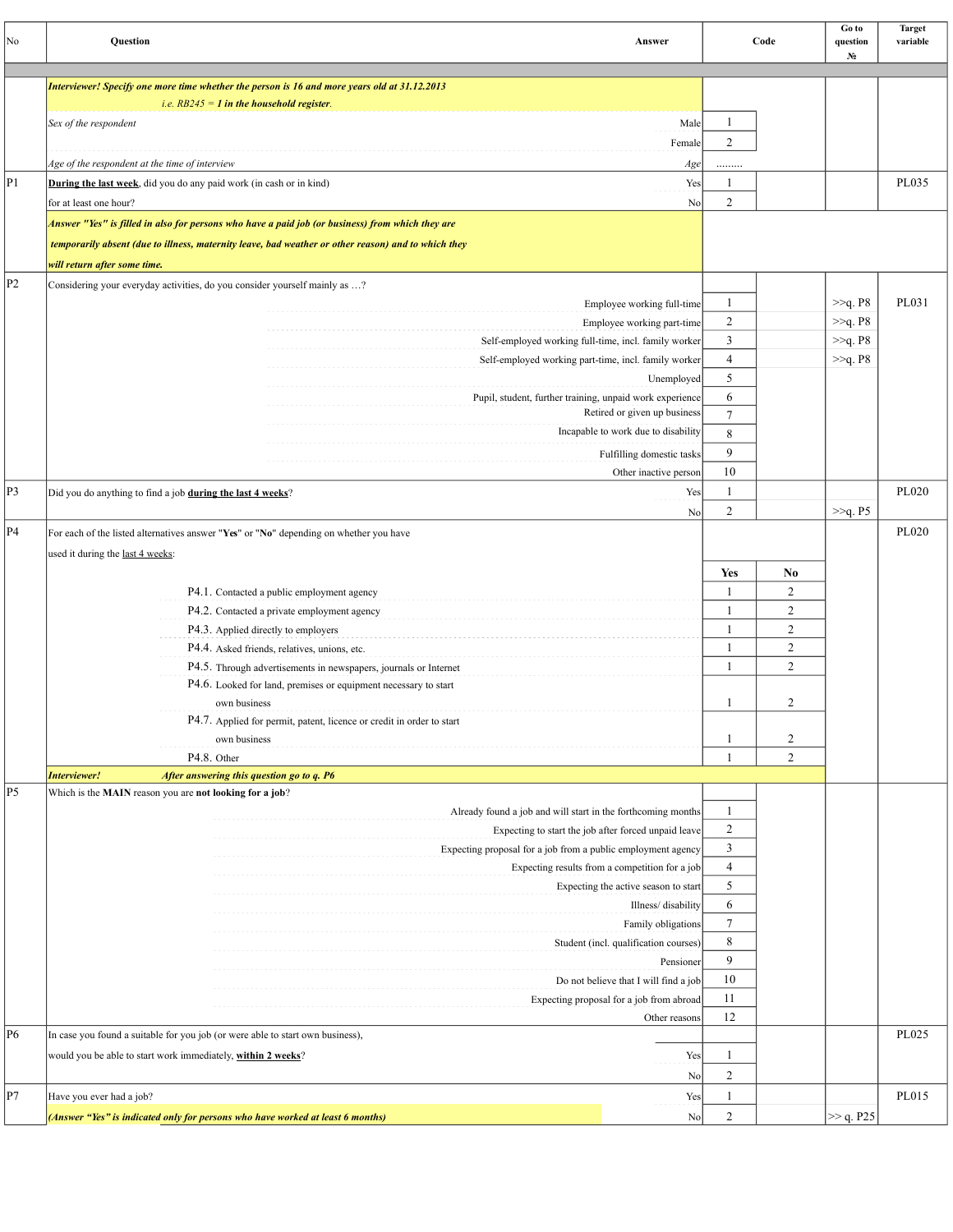| No               | Question<br>Answer                                                                                               |                  | Code          | Go to<br>question<br>N <sub>2</sub> | <b>Target</b><br>variable |
|------------------|------------------------------------------------------------------------------------------------------------------|------------------|---------------|-------------------------------------|---------------------------|
| P8               | What is your occupation in your job? (ISCO-2010)                                                                 |                  |               |                                     | PL051                     |
|                  | What was your occupation in your last job? (ISCO-2010) - The persons who do not work at this time, job           |                  |               |                                     |                           |
|                  | please indicate your occupation in your last job                                                                 |                  |               |                                     |                           |
| P9               | Industry                                                                                                         |                  |               |                                     | PL111                     |
| P <sub>10</sub>  | Since when do you work at this job?<br>month                                                                     |                  |               |                                     |                           |
|                  | For persons who do not work at this moment, when was the last time they had a job?<br>year                       |                  |               |                                     |                           |
| P11              | In your last job you were?                                                                                       |                  |               |                                     |                           |
|                  | Self-employed with employees                                                                                     | $\mathbf{1}$     | $\gg$ q. P13a |                                     | PL040                     |
|                  | Self-employed who work in his/her own business without employees, professional practice, craft,                  |                  |               |                                     |                           |
|                  | etc.                                                                                                             | 2                | $\gg$ q. P13a |                                     |                           |
|                  | Employee in a private/public enterprise, business, organization                                                  | 3                | >> q. P12     |                                     |                           |
|                  | Working without pay at a household member's company, enterprise or farm                                          | 4                | $\gg$ q. P13a |                                     |                           |
| P <sub>12</sub>  | What kind of contract do/did you have with your employer?<br>Permanent                                           | $\mathbf{1}$     |               |                                     | PL140                     |
|                  | Temporary                                                                                                        | $\boldsymbol{2}$ |               |                                     |                           |
|                  | Working without written contract                                                                                 | 3                |               |                                     |                           |
| P13              | Do/Did you have managerial functions on this job?                                                                |                  |               |                                     | PL150                     |
|                  | (Manages/supervises work of other people, has influence on the amount of salary<br>Yes                           | $\mathbf{1}$     |               |                                     |                           |
|                  | or promotes regardless if he/ she occupies a managerial position or not)<br>No                                   | $\boldsymbol{2}$ |               |                                     |                           |
| P <sub>13a</sub> | If the respondent has indicated 1 or 2 on question P2, then go to question P14.<br>Interviewer:                  |                  |               |                                     |                           |
|                  | If the respondent has indicated 3 or 4 on question P2, then go to question P15,<br>otherwise go to question P23. |                  |               |                                     |                           |
| P14              | How much are you paid monthly for this job?                                                                      |                  |               |                                     |                           |
|                  | (including payments for overtime)                                                                                |                  |               |                                     |                           |
|                  | only persons who are employed at the time of the interview - answer 1 or 2 on q.P2                               |                  |               |                                     |                           |
|                  | 14.1.1. Net income<br>14.1.5. What is the income you are                                                         |                  |               |                                     |                           |
|                  | лева<br>socially secured on?                                                                                     |                  |               |                                     |                           |
|                  | 14.1.2. Indicate the source of income:                                                                           |                  |               |                                     |                           |
|                  | 1. Salary                                                                                                        | <b>BGN</b>       |               |                                     |                           |
|                  | МОД<br>2. Cash benefit related to temporary incapacity to work<br>3. Cash benefit for pregnancy and childbirth   |                  |               |                                     |                           |
|                  | 14.1.3. Do you pay tax?<br>14.1.6. At whose expense are the social                                               |                  |               |                                     |                           |
|                  | 1.Yes<br>security contributions?                                                                                 |                  |               |                                     |                           |
|                  | 1. Personal and employer's<br>2.No                                                                               |                  |               |                                     |                           |
|                  | 2. Personal only                                                                                                 |                  |               |                                     |                           |
|                  | 14.1.4. Do you pay social security contributions?<br>3. Employer's only                                          |                  |               |                                     |                           |
|                  | 4. Do not pay social security<br>1. Yes, both for pension and health care                                        |                  |               |                                     |                           |
|                  | contributions<br>2. Yes, for pension only                                                                        |                  |               |                                     |                           |
|                  | 3. Yes, for health care only<br>5. Does not know<br>4. I do not pay social security contributions                |                  |               |                                     |                           |
|                  | 5. Does not know                                                                                                 |                  |               |                                     |                           |
| P15              | What is the size (number of employees) of the company, enterprise, organisation, etc. you are working for?       |                  |               |                                     | PL130                     |
|                  | Exact number of 1 to $10$                                                                                        | .                |               |                                     |                           |
|                  | $11 - 19$                                                                                                        | 11               |               |                                     |                           |
|                  | $20 - 49$                                                                                                        | 12               |               |                                     |                           |
|                  | 50 and more<br>Don't know but less than 11                                                                       | 13<br>14         |               |                                     |                           |
|                  | Don't know but more than 10                                                                                      | 15               |               |                                     |                           |
|                  | (In case there are branches, indicate the size of the unit where you are working!)                               |                  |               |                                     |                           |
| P <sub>16</sub>  | Hours<br>How many <b>hours per week</b> do you usually work in your job?                                         | .                |               |                                     | <b>PL060</b>              |
|                  | (For employees include also overtime)                                                                            |                  |               |                                     |                           |
| P17              | Have you changed your activity status during the last 12 months?<br>Yes                                          | 1                |               | $\geq q.$ P17a                      |                           |
|                  | (change of contract with the same employer or change of employer)<br>No                                          | 2                |               | $\gg$ q. P19                        | PL160                     |
|                  |                                                                                                                  |                  |               |                                     |                           |
|                  | P17a. Please indicate the month and year when the most recent change took place!<br>month                        | .                |               |                                     |                           |
|                  | year                                                                                                             |                  |               |                                     |                           |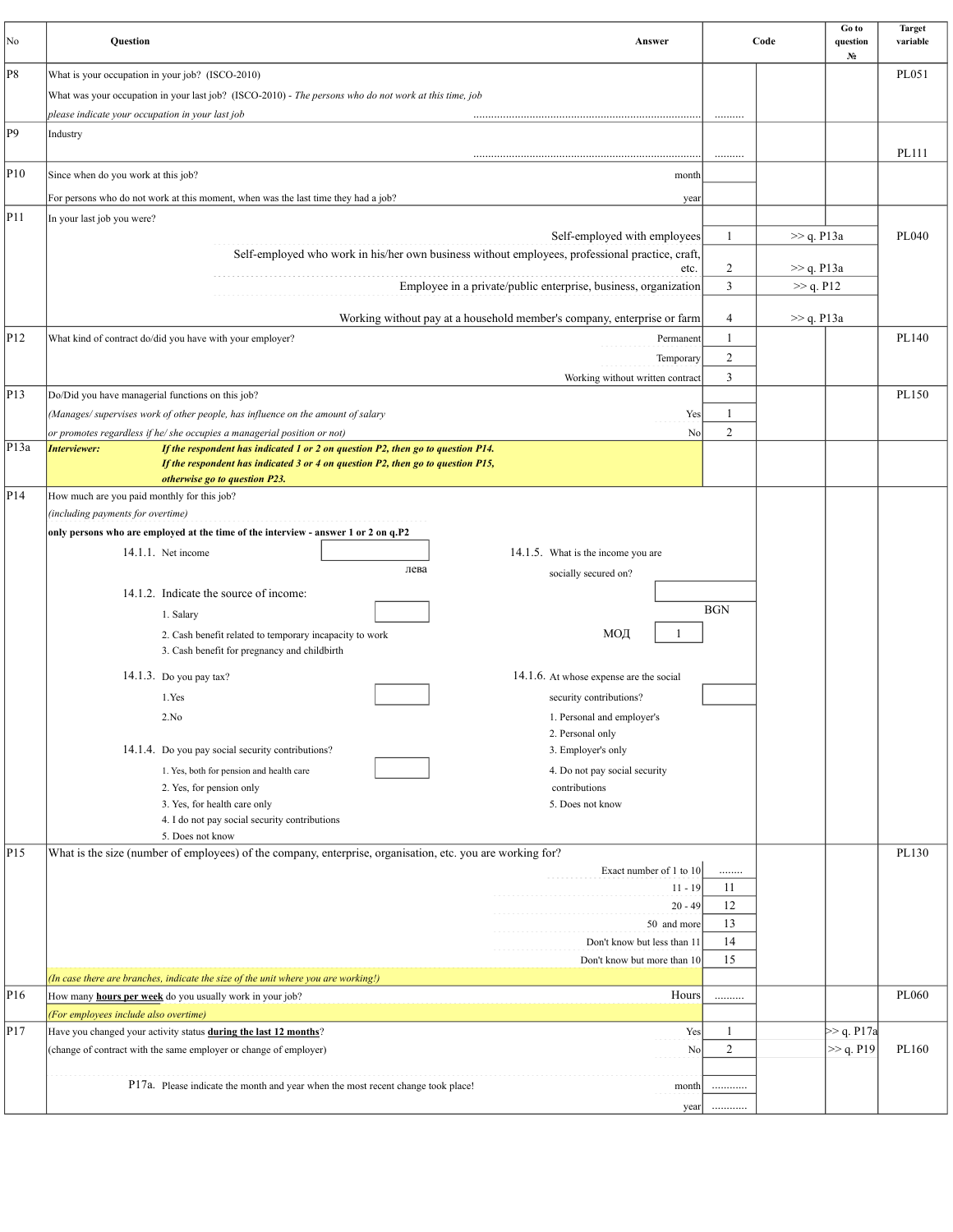| No              | Question                                                                                      |               |                             |                |                |                                                                   |                                                                                                                                       |                 |                                                   | Answer                                                   |                       |                          | Code | Go to<br>question<br>N <sub>2</sub> | <b>Target</b><br>variable |
|-----------------|-----------------------------------------------------------------------------------------------|---------------|-----------------------------|----------------|----------------|-------------------------------------------------------------------|---------------------------------------------------------------------------------------------------------------------------------------|-----------------|---------------------------------------------------|----------------------------------------------------------|-----------------------|--------------------------|------|-------------------------------------|---------------------------|
| P18             | What was the MAIN reason for you to change your previous job?                                 |               |                             |                |                |                                                                   |                                                                                                                                       |                 |                                                   |                                                          |                       |                          |      |                                     | PL170                     |
|                 |                                                                                               |               |                             |                |                |                                                                   |                                                                                                                                       |                 |                                                   |                                                          | To take up better job | 1                        |      |                                     |                           |
|                 |                                                                                               |               |                             |                |                |                                                                   |                                                                                                                                       |                 |                                                   | Termination of temporary/seasonal job                    |                       | $\overline{2}$           |      |                                     |                           |
|                 |                                                                                               |               |                             |                |                |                                                                   |                                                                                                                                       |                 |                                                   | Obliged to stop by the employer (bancrupcy, reduction    |                       | 3                        |      |                                     |                           |
|                 | of staff, early retirement, dismissal, other)<br>Sale or closure of own/family business       |               |                             |                |                |                                                                   |                                                                                                                                       |                 | $\overline{4}$                                    |                                                          |                       |                          |      |                                     |                           |
|                 |                                                                                               |               |                             |                |                |                                                                   |                                                                                                                                       |                 |                                                   |                                                          |                       | 5                        |      |                                     |                           |
|                 |                                                                                               |               |                             |                |                |                                                                   | Marriage or moving to another area because of change in the job,                                                                      |                 |                                                   | Child care and care for other household members          |                       |                          |      |                                     |                           |
|                 | including that of the spouse/ partner                                                         |               |                             |                |                |                                                                   |                                                                                                                                       |                 |                                                   | 6                                                        |                       |                          |      |                                     |                           |
|                 |                                                                                               |               |                             |                |                |                                                                   |                                                                                                                                       |                 | $\overline{7}$                                    |                                                          |                       |                          |      |                                     |                           |
| P19             | Do you have more than one (second, third, etc.) job at the moment?                            |               |                             |                |                |                                                                   |                                                                                                                                       |                 |                                                   |                                                          | Yes                   | $\mathbf{1}$             |      |                                     | PL100                     |
|                 |                                                                                               |               |                             |                |                |                                                                   |                                                                                                                                       |                 |                                                   |                                                          | No                    | $\overline{2}$           |      | >> q. P21                           |                           |
| P <sub>20</sub> | How many hours <b>weekly</b> do you usually work in <b>all</b> your additional jobs?<br>Hours |               |                             |                |                |                                                                   |                                                                                                                                       |                 |                                                   |                                                          | PL100                 |                          |      |                                     |                           |
| P21             | In case the hours shown in $q.P16$ and $q.P20$ are less than $30$ - mark 1,<br>Interviewer!   |               |                             |                |                | .                                                                 |                                                                                                                                       |                 |                                                   |                                                          |                       |                          |      |                                     |                           |
|                 |                                                                                               |               | in all other cases - mark 2 |                |                |                                                                   |                                                                                                                                       |                 |                                                   |                                                          |                       |                          |      |                                     |                           |
|                 |                                                                                               |               |                             |                |                |                                                                   |                                                                                                                                       |                 |                                                   | Usual weekly working time less than 30 hours             |                       | 1                        |      |                                     |                           |
|                 |                                                                                               |               |                             |                |                |                                                                   |                                                                                                                                       |                 |                                                   | Usual weekly working time 30 hours and more              |                       | $\overline{2}$           |      | >> q. P23                           |                           |
| P22             | What is the MAIN reason to work less than 30 hours per week?                                  |               |                             |                |                |                                                                   |                                                                                                                                       |                 |                                                   |                                                          |                       |                          |      |                                     | PL120                     |
|                 |                                                                                               |               |                             |                |                |                                                                   |                                                                                                                                       |                 |                                                   |                                                          | Education or training | $\mathbf{1}$             |      |                                     |                           |
|                 |                                                                                               |               |                             |                |                |                                                                   |                                                                                                                                       |                 |                                                   | Personal illness or disability                           |                       | $\overline{2}$           |      |                                     |                           |
|                 |                                                                                               |               |                             |                |                |                                                                   |                                                                                                                                       |                 |                                                   | Want to work more hours but cannot find a job(s)         |                       |                          |      |                                     |                           |
|                 |                                                                                               |               |                             |                |                |                                                                   |                                                                                                                                       |                 |                                                   |                                                          | or work more hours    | 3                        |      |                                     |                           |
|                 |                                                                                               |               |                             |                |                |                                                                   |                                                                                                                                       |                 |                                                   | Do not want to work more hours                           |                       | $\overline{4}$           |      |                                     |                           |
|                 |                                                                                               |               |                             |                |                |                                                                   |                                                                                                                                       |                 |                                                   | Number of hours in all job(s) is considered as full time |                       | 5                        |      |                                     |                           |
|                 |                                                                                               |               |                             |                |                |                                                                   | Family reasons (child care or care for another household member)                                                                      |                 |                                                   |                                                          |                       | 6                        |      |                                     |                           |
| P <sub>23</sub> |                                                                                               |               |                             |                |                |                                                                   |                                                                                                                                       |                 |                                                   |                                                          | Other reasons         | $\overline{7}$           |      |                                     |                           |
| P24             | At what age did you start your first job?                                                     |               |                             |                |                |                                                                   |                                                                                                                                       |                 |                                                   |                                                          | Age                   |                          |      |                                     | PL190<br>PL200            |
| P <sub>25</sub> | How many years have you worked in total?                                                      |               |                             |                |                |                                                                   |                                                                                                                                       |                 |                                                   |                                                          | Years                 |                          |      |                                     |                           |
|                 | Please, remember what was your main activity during each month:<br>Interviewer!               |               |                             |                |                |                                                                   | Code 9 is indicated for mothers who receive maternity allowance from their last job (BGN 240 until 30.06.13; BGN 310 from 01.07.2013) |                 |                                                   |                                                          |                       |                          |      |                                     |                           |
|                 |                                                                                               |               |                             |                |                | or benefit for bringing up a child younger than 1 year (BGN 100). |                                                                                                                                       |                 |                                                   |                                                          |                       |                          |      |                                     |                           |
|                 |                                                                                               | Employed      |                             | Self-employed  |                |                                                                   |                                                                                                                                       |                 |                                                   |                                                          |                       |                          |      |                                     |                           |
|                 | Month                                                                                         | full-<br>time | part-<br>time               | full-<br>time  | part-<br>time  | Unemployed                                                        | Student                                                                                                                               | Pensioner       | Permanently   Paid maternity<br>disabled<br>leave |                                                          | Domestic<br>tasks     | Other inactive<br>person |      |                                     |                           |
|                 |                                                                                               |               |                             |                |                |                                                                   |                                                                                                                                       |                 |                                                   |                                                          |                       |                          |      |                                     |                           |
|                 | January 2013                                                                                  | $\mathbf{1}$  | 2                           | 3              | $\overline{4}$ | 5                                                                 | 6                                                                                                                                     | $\tau$          | 8                                                 | 9                                                        | 10                    | 11                       |      |                                     | <b>PL211A</b>             |
|                 | February 2013                                                                                 | $\mathbf{1}$  | $\overline{c}$              | 3              | 4              | 5                                                                 | 6                                                                                                                                     | 7               | 8                                                 | 9                                                        | 10                    | 11                       |      |                                     | PL211B                    |
|                 | March 2013                                                                                    | $\mathbf{1}$  | $\overline{2}$              | 3              | 4              | 5                                                                 | 6                                                                                                                                     | $7\overline{ }$ | 8                                                 | 9                                                        | 10                    | 11                       |      |                                     | PL211C                    |
|                 | April 2013                                                                                    | $\mathbf{1}$  | $\overline{c}$              | 3              | $\overline{4}$ | 5                                                                 | 6                                                                                                                                     | $\tau$          | 8                                                 | 9                                                        | 10                    | 11                       |      |                                     | PL211D                    |
|                 | May 2013                                                                                      | $\mathbf{1}$  | 2                           | 3              | $\overline{4}$ | 5                                                                 | 6                                                                                                                                     | $\tau$          | 8                                                 | 9                                                        | 10                    | 11                       |      |                                     | PL211E                    |
|                 | June 2013                                                                                     | $\mathbf{1}$  | $\overline{2}$              | 3              | 4              | 5                                                                 | 6                                                                                                                                     | $\tau$          | 8                                                 | 9                                                        | 10                    | 11                       |      |                                     | PL211F                    |
|                 | <b>July 2013</b>                                                                              | $\mathbf{1}$  | $\overline{c}$              | 3              | 4              | 5                                                                 | 6                                                                                                                                     | $\tau$          | 8                                                 | 9                                                        | 10                    | 11                       |      |                                     | PL211G                    |
|                 | August 2013                                                                                   | $\mathbf{1}$  | 2                           | 3              | 4              | 5                                                                 | 6                                                                                                                                     | $7\overline{ }$ | 8                                                 | 9                                                        | 10                    | 11                       |      |                                     | PL211H                    |
|                 | September 2013                                                                                | $\mathbf{1}$  | $\overline{c}$              | 3              | $\overline{4}$ | $\sqrt{5}$                                                        | 6                                                                                                                                     | $\tau$          | 8                                                 | 9                                                        | 10                    | 11                       |      |                                     | PL211I                    |
|                 | October 2013                                                                                  | $\mathbf{1}$  | 2                           | 3              | $\overline{4}$ | 5                                                                 | 6                                                                                                                                     | $\tau$          | 8                                                 | 9                                                        | 10                    | 11                       |      |                                     | PL211J                    |
|                 | November 2013                                                                                 | $\mathbf{1}$  | $\overline{2}$              | 3              | $\overline{4}$ | 5                                                                 | 6                                                                                                                                     | $\tau$          | 8                                                 | 9                                                        | 10                    | 11                       |      |                                     | PL211K                    |
|                 | December 2013                                                                                 | $\mathbf{1}$  | $\overline{c}$              | 3              | $\overline{4}$ | 5                                                                 | 6                                                                                                                                     | $7\overline{ }$ | 8                                                 | 9                                                        | 10                    | 11                       |      |                                     | PL211L                    |
|                 | January 2014                                                                                  | $\mathbf{1}$  | $\overline{c}$              | $\mathfrak{Z}$ | $\overline{4}$ | 5                                                                 | 6                                                                                                                                     | $7\overline{ }$ | 8                                                 | 9                                                        | 10                    | 11                       |      |                                     |                           |
|                 | February 2014                                                                                 | $\mathbf{1}$  | 2                           | 3              | 4              | 5                                                                 | 6                                                                                                                                     | $7\overline{ }$ | 8                                                 | 9                                                        | 10                    | 11                       |      |                                     |                           |
|                 | March 2014                                                                                    | $\mathbf{1}$  | 2                           | 3              | $\overline{4}$ | 5                                                                 | 6                                                                                                                                     | $\tau$          | 8                                                 | 9                                                        | 10                    | 11                       |      |                                     |                           |
|                 | April 2014                                                                                    | $\mathbf{1}$  | $\overline{2}$              | 3              | 4              | 5                                                                 | 6                                                                                                                                     | $\tau$          | 8                                                 | 9                                                        | 10                    | 11                       |      |                                     |                           |
|                 | May 2014                                                                                      | $\mathbf{1}$  | $\overline{c}$              | 3              | $\overline{4}$ | 5                                                                 | 6                                                                                                                                     | $7\phantom{.0}$ | 8                                                 | 9                                                        | 10                    | 11                       |      |                                     |                           |
|                 | June 2014                                                                                     | $\mathbf{1}$  | $\overline{2}$              | $\mathfrak{Z}$ | $\overline{4}$ | 5                                                                 | 6                                                                                                                                     | $7\overline{ }$ | 8                                                 | 9                                                        | 10                    | 11                       |      |                                     |                           |
| P <sub>26</sub> | Have you changed your activity status during the last 12 months?                              |               |                             |                |                |                                                                   |                                                                                                                                       |                 |                                                   |                                                          | Yes                   | $\mathbf{1}$             |      |                                     |                           |
|                 |                                                                                               |               |                             |                |                |                                                                   |                                                                                                                                       |                 |                                                   |                                                          | N <sub>0</sub>        | $\overline{2}$           |      | >> q. P28                           |                           |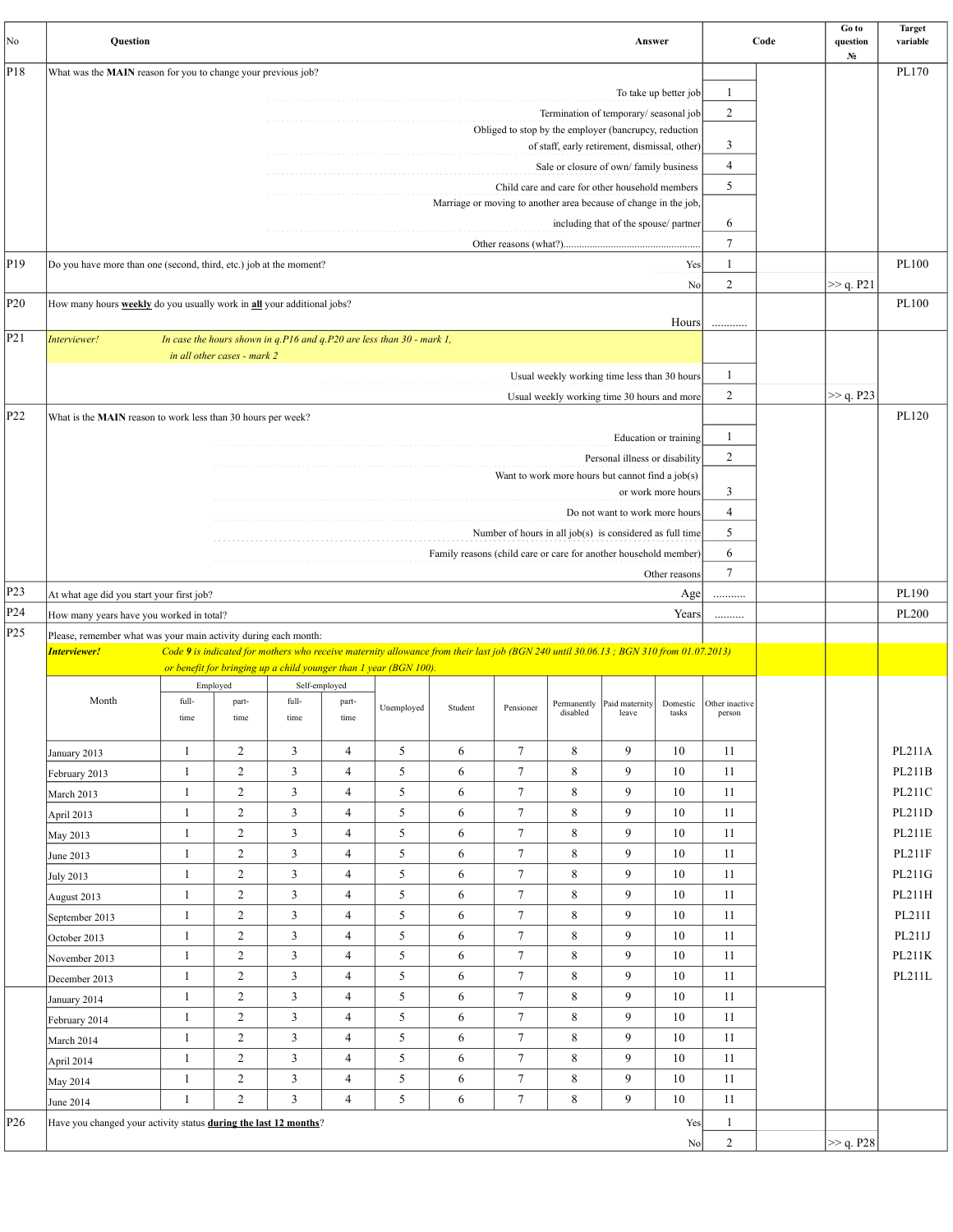| No               | Question                                                                                                                                              | Answer                                                          |                | Code          | Go to<br>question<br>N <sub>2</sub> | <b>Target</b><br>variable |
|------------------|-------------------------------------------------------------------------------------------------------------------------------------------------------|-----------------------------------------------------------------|----------------|---------------|-------------------------------------|---------------------------|
| P27              | What is the most recent change in your activity status?                                                                                               | employed >> unemployed                                          | -1             |               |                                     | PL180                     |
|                  |                                                                                                                                                       | employed >> retired                                             | 2              |               |                                     |                           |
|                  |                                                                                                                                                       | employed >> other inactive                                      | 3              |               |                                     |                           |
|                  |                                                                                                                                                       | $unemployed \geq \text{employed}$                               | 4              |               |                                     |                           |
|                  |                                                                                                                                                       | unemployed $\gg$ retired                                        | 5              |               |                                     |                           |
|                  |                                                                                                                                                       | unemployed $\gg$ other inactive                                 | 6              |               |                                     |                           |
|                  |                                                                                                                                                       | $retired \gg employd$                                           | 7              |               |                                     |                           |
|                  |                                                                                                                                                       | $retired \gg$ unemployed                                        | 8              |               |                                     |                           |
|                  |                                                                                                                                                       | retired >> other inactive                                       | 9              |               |                                     |                           |
|                  |                                                                                                                                                       | other inactive >> employed                                      | 10             |               |                                     |                           |
|                  |                                                                                                                                                       | other inactive >> unemployed                                    | 11             |               |                                     |                           |
|                  |                                                                                                                                                       | other inactive >> retired                                       | 12             |               |                                     |                           |
|                  |                                                                                                                                                       |                                                                 |                |               |                                     |                           |
|                  |                                                                                                                                                       | <b>INCOME OF EMPLOYEES FOR 2013</b>                             |                |               |                                     |                           |
|                  |                                                                                                                                                       |                                                                 |                |               |                                     |                           |
| P28              | In 2013 did you receive any income from salary, wages or other                                                                                        |                                                                 |                |               |                                     |                           |
|                  | source as an employee of a public or private employer?                                                                                                | Yes                                                             | -1             |               |                                     |                           |
|                  |                                                                                                                                                       | No                                                              | $\overline{2}$ |               | >> q. P43                           |                           |
|                  | (no matter your job was permanent, temporary or random or you worked<br>with no written contract)                                                     |                                                                 |                |               |                                     |                           |
| P29              | How many employers did you have during 2013?                                                                                                          | One                                                             | -1             |               |                                     |                           |
|                  |                                                                                                                                                       | Two or more                                                     | $\overline{c}$ |               |                                     |                           |
| P30              | Please, remember all the employers you have worked for during 2013.<br>What kind of contract did you have with any of them?                           |                                                                 |                |               |                                     |                           |
|                  | (indicate each true answer!)                                                                                                                          | Labour agreement                                                | $\mathbf{1}$   |               |                                     |                           |
|                  |                                                                                                                                                       | Official contract                                               | 2              |               |                                     |                           |
|                  |                                                                                                                                                       | Civil contract/ for a fee                                       | 3              |               | >> q. P43                           |                           |
|                  |                                                                                                                                                       | Contract for management and control                             | 4              |               | >> q. P43                           |                           |
|                  |                                                                                                                                                       | No written contract                                             | 5              |               | >> q. P43                           |                           |
|                  | In case any of the answers is 1 "Labour agreement" or 2 "Official contract" continue<br>Interviewer!<br>with question P31.<br>Otherwise go to q. P43. |                                                                 |                |               |                                     |                           |
| P31              | Do you know the annual amount you have received as income for 2013                                                                                    |                                                                 |                |               |                                     |                           |
|                  | for each one of your jobs?                                                                                                                            | Yes                                                             | $\mathbf{1}$   |               | >> q. P32                           |                           |
|                  |                                                                                                                                                       | N <sub>o</sub>                                                  | $\overline{2}$ |               | >> q. P33                           |                           |
| $\overline{P32}$ | If you know, please indicate separately the total amount you receive for each job!                                                                    |                                                                 |                |               |                                     |                           |
|                  | First job on labour/official agreement                                                                                                                | Second job on labour/official agreement                         |                |               |                                     |                           |
|                  | 32.1.1. Net income<br>annual amount                                                                                                                   | 32.2.1. Net income                                              |                | annual amount |                                     | <b>PY010G</b>             |
|                  | 32.1.2. Did you pay income tax?                                                                                                                       | 32.2.2. Did you pay income tax?                                 |                |               |                                     | HY140                     |
|                  | 1.Yes                                                                                                                                                 | 1.Yes                                                           |                |               |                                     |                           |
|                  | 2.No                                                                                                                                                  | 2.No                                                            |                |               |                                     | HY140                     |
|                  | 32.1.3. Did you pay social security contributions?                                                                                                    | 32.2.3. Did you pay social security contributions?              |                |               |                                     |                           |
|                  | 1. Yes, both for pension and health care                                                                                                              | 1. Yes, both for pension and health care                        |                |               |                                     | PY010N                    |
|                  | 2. Yes, for pension only<br>3. Yes, for health care only                                                                                              | 2. Yes, for pension only<br>3. Yes, for health care only        |                |               |                                     |                           |
|                  | 4. I do not pay social security contributions                                                                                                         | 4. I do not pay social security contributions                   |                |               |                                     |                           |
|                  | 5. Does not know                                                                                                                                      | 5. Does not know                                                |                |               |                                     |                           |
|                  | 32.1.4. What is the income you were socially secured on?                                                                                              | 32.2.4. What is the income you were socially secured on?        |                |               |                                     |                           |
|                  |                                                                                                                                                       |                                                                 |                |               |                                     |                           |
|                  | annual amount                                                                                                                                         |                                                                 |                | annual amount |                                     |                           |
|                  | 32.1.5. At whose expense are the social security contributions?                                                                                       | 32.2.5. At whose expense are the social security contributions? |                |               |                                     |                           |
|                  | 1. Personal and employer's<br>2. Personal only                                                                                                        | 1. Personal and employer's<br>2. Personal only                  |                |               |                                     |                           |
|                  | 3. Employer's only                                                                                                                                    | 3. Employer's only                                              |                |               |                                     |                           |
|                  | 4. I do not pay social security contributions                                                                                                         | 4. I do not pay social security contributions                   |                |               |                                     |                           |
|                  |                                                                                                                                                       |                                                                 |                |               |                                     |                           |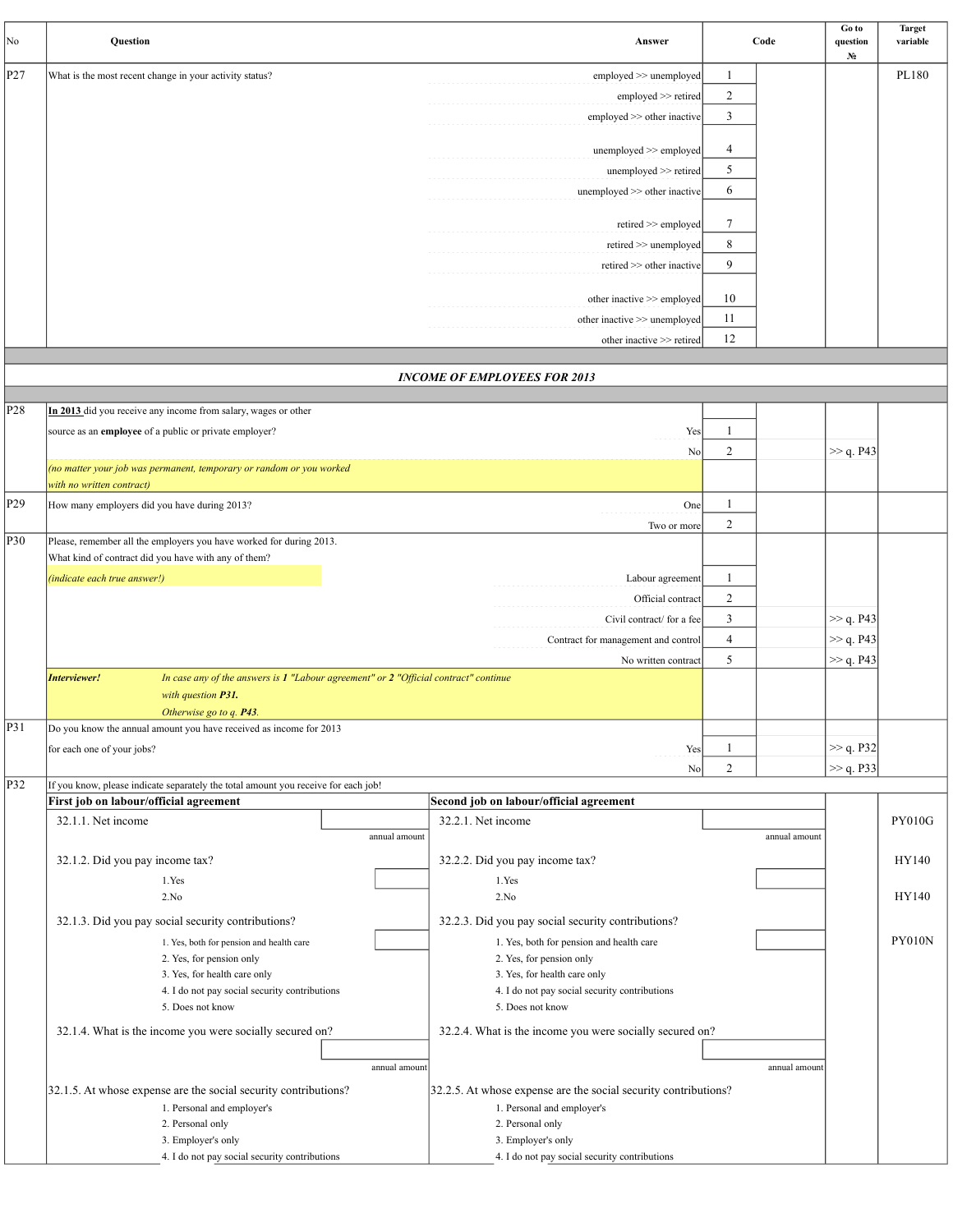| No                                                     | Question                                                                                                             | Answer                    |                        |                          | Code                                                                                         | Go to<br>question<br>N <sub>2</sub> | <b>Target</b><br>variable |
|--------------------------------------------------------|----------------------------------------------------------------------------------------------------------------------|---------------------------|------------------------|--------------------------|----------------------------------------------------------------------------------------------|-------------------------------------|---------------------------|
| P33                                                    | If you cannot indicate the annual amount received from salary during 2013 could you please indicate the monthly      |                           |                        |                          |                                                                                              |                                     |                           |
|                                                        | income you were receiving for each one of your jobs?                                                                 |                           |                        |                          |                                                                                              |                                     |                           |
|                                                        | First job on labour/official agreement<br>Second job on labour/official agreement                                    |                           |                        |                          |                                                                                              |                                     |                           |
|                                                        | 33.1.1. Period for which you were paid<br>33.1.2. number of<br>33.2.1. Period for which you were paid                |                           |                        |                          | 33.2.2. number of                                                                            |                                     |                           |
|                                                        | 1<br>1<br>weekly<br>weekly<br>weeks                                                                                  |                           |                        | weeks                    |                                                                                              |                                     |                           |
|                                                        | 2<br>$\overline{c}$<br>monthly<br>monthly<br>months                                                                  |                           |                        | months                   |                                                                                              |                                     |                           |
|                                                        | 33.1.3. Net income<br>33.2.3. Net income                                                                             |                           |                        |                          |                                                                                              |                                     | <b>PY010G</b>             |
|                                                        | <b>BGN</b>                                                                                                           |                           |                        |                          | <b>BGN</b>                                                                                   |                                     |                           |
|                                                        | 33.1.4. Did you pay income tax?<br>33.2.4. Did you pay income tax?                                                   |                           |                        |                          |                                                                                              |                                     |                           |
|                                                        | 1. Yes<br>1. Yes                                                                                                     |                           |                        |                          |                                                                                              |                                     |                           |
|                                                        | 2. No<br>2. No                                                                                                       |                           |                        |                          |                                                                                              |                                     | HY140                     |
|                                                        | 33.1.5. Did you pay social security contributions?<br>33.2.5. Did you pay social security contributions?             |                           |                        |                          |                                                                                              |                                     |                           |
|                                                        | 1. Yes, both for pension and health care<br>1. Yes, both for pension and health care                                 |                           |                        |                          |                                                                                              |                                     | <b>PY010N</b>             |
|                                                        | 2. Yes, for pension only<br>2. Yes, for pension only<br>3. Yes, for health care only<br>3. Yes, for health care only |                           |                        |                          |                                                                                              |                                     |                           |
|                                                        | 4. I do not pay social security contributions<br>4. I do not pay social security contributions                       |                           |                        |                          |                                                                                              |                                     |                           |
|                                                        | 5. Does not know<br>5. Does not know                                                                                 |                           |                        |                          |                                                                                              |                                     |                           |
|                                                        | 33.1.6. What is the income you were socially secured on?<br>33.2.6. What is the income you were socially secured on? |                           |                        |                          |                                                                                              |                                     |                           |
|                                                        | МОД<br>МОД<br>1                                                                                                      |                           |                        |                          |                                                                                              |                                     |                           |
|                                                        | <b>BGN</b>                                                                                                           |                           |                        |                          | <b>BGN</b>                                                                                   |                                     |                           |
|                                                        |                                                                                                                      |                           |                        |                          |                                                                                              |                                     |                           |
|                                                        | 33.1.7. At whose expense are the social security<br>33.2.7. At whose expense are the social security                 |                           |                        |                          |                                                                                              |                                     |                           |
|                                                        | contributions?<br>contributions?                                                                                     |                           |                        |                          |                                                                                              |                                     |                           |
|                                                        | 1. Personal and employer's<br>1. Personal and employer's                                                             |                           |                        |                          |                                                                                              |                                     |                           |
|                                                        | 2. Personal only<br>2. Personal only<br>3. Employer's only<br>3. Employer's only                                     |                           |                        |                          |                                                                                              |                                     |                           |
|                                                        | 4. I do not pay social security contributions<br>4. I do not pay social security contributions                       |                           |                        |                          |                                                                                              |                                     |                           |
| P34                                                    | Were you paid any of the listed additional cash payments in 2013?                                                    |                           |                        |                          |                                                                                              | Annual                              | PY010                     |
|                                                        |                                                                                                                      |                           |                        | Yes                      | N0                                                                                           | amount                              |                           |
|                                                        | P34.1. Supplement for overtime                                                                                       |                           |                        | $\mathbf{1}$             | $\overline{2}$                                                                               | .                                   |                           |
|                                                        | P34.2. Bonuses (for Easter, Christmas, etc.)                                                                         |                           |                        | $\overline{\phantom{a}}$ | 2                                                                                            | .                                   |                           |
|                                                        | P34.3. Stock options                                                                                                 |                           |                        | $\mathbf{1}$             | 2                                                                                            | .                                   |                           |
|                                                        | P34.4. Dividends (share of profits)                                                                                  |                           |                        | $\overline{1}$           | 2                                                                                            |                                     |                           |
|                                                        | P34.5. Commissions                                                                                                   |                           |                        | -1                       | 2                                                                                            | .                                   |                           |
|                                                        | P34.6. Tips                                                                                                          |                           |                        |                          | €.<br>$\label{eq:1} \begin{array}{lllllll} \alpha & \alpha & \alpha & \alpha \\ \end{array}$ |                                     |                           |
|                                                        | P34.7. Other payments                                                                                                |                           |                        | $\mathbf{1}$             | 2                                                                                            |                                     |                           |
| P35                                                    | Are these additional payments included in the pointed                                                                |                           |                        |                          |                                                                                              |                                     | PY010                     |
|                                                        | by you net amounts (q. P32 or q. P33)?                                                                               |                           | Yes, they are included | $\mathbf{1}$             |                                                                                              |                                     |                           |
|                                                        |                                                                                                                      | No, they are not included |                        | 2                        |                                                                                              |                                     |                           |
| P36                                                    | Did you get from your employer free or at reduced price any of the listed goods                                      | Yes                       |                        | No                       | Number                                                                                       | Monthly                             | PY020                     |
|                                                        | or services in 2013?                                                                                                 | free                      | at reduced<br>price    |                          | of months                                                                                    | amount                              |                           |
|                                                        | P36.1. Vouchers for foodstuffs and other goods and services                                                          | $\mathbf{1}$              | $\overline{2}$         | 3                        |                                                                                              | .                                   |                           |
|                                                        | P36.2. Luncheon vouchers                                                                                             | -1                        | 2                      | 3                        |                                                                                              | .                                   |                           |
|                                                        | P36.3. Telephone (incl. mobile)                                                                                      | -1                        | 2                      | 3                        |                                                                                              | .                                   |                           |
|                                                        | P36.4. Service transport or season transport ticket                                                                  | -1                        | 2                      | 3                        |                                                                                              | .                                   |                           |
|                                                        | P36.5. Reimbursement or payment of rent benefits<br>2<br>$\mathbf{1}$                                                |                           |                        |                          |                                                                                              | .                                   |                           |
|                                                        | P36.6. Reimbursement or payment of housing-related expenses                                                          |                           |                        |                          |                                                                                              | .                                   |                           |
|                                                        | 2<br>-1<br>for electricity, gas and water                                                                            |                           |                        |                          |                                                                                              | .                                   |                           |
|                                                        | P36.7. Goods and services produced/provided by the employer                                                          | $\mathbf{1}$              | 2                      | 3                        |                                                                                              |                                     |                           |
| $\overline{2}$<br>3<br>P36.8. Other goods and services |                                                                                                                      |                           |                        |                          |                                                                                              |                                     |                           |
|                                                        | In column "Monthly amount" the equivalent market price in BGN of the good or service is filled in.<br>Interviewer!   |                           |                        |                          |                                                                                              |                                     |                           |
|                                                        | The average monthly amount of the paid by the employer costs is filled in on the corresponding line                  |                           |                        |                          |                                                                                              |                                     |                           |
|                                                        | for every answer "Yes" (1 or 2).                                                                                     |                           |                        |                          |                                                                                              |                                     |                           |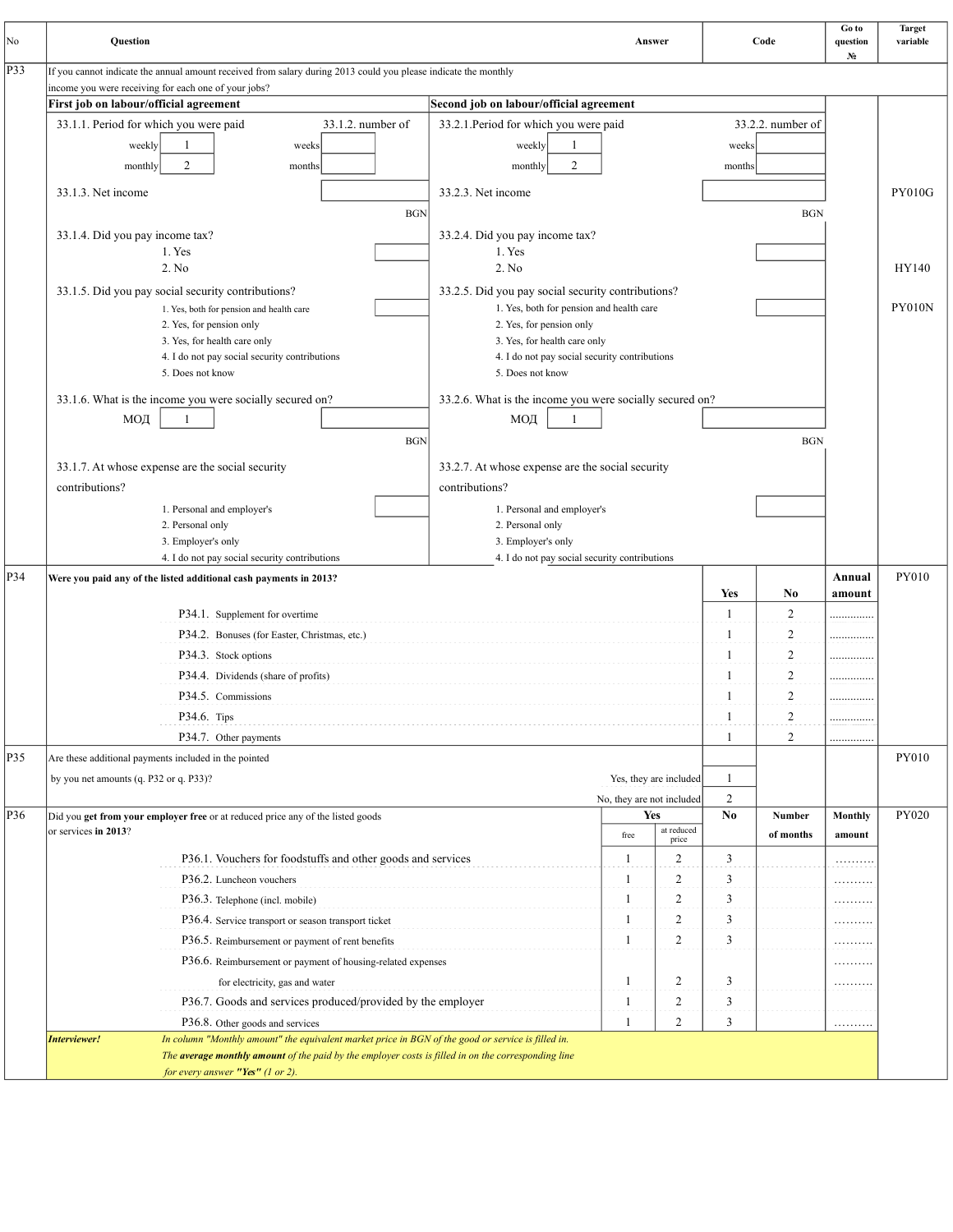| No  | Question                                                                                     |               |                                                             | Answer           |                | Code   | Go to<br>question<br>N <sub>2</sub> | <b>Target</b><br>variable |
|-----|----------------------------------------------------------------------------------------------|---------------|-------------------------------------------------------------|------------------|----------------|--------|-------------------------------------|---------------------------|
| P37 | Working as an employee in 2013 (regardless of the kind of contract you had), did you have at |               |                                                             | Yes              | -1             |        |                                     | PY021                     |
|     | your disposal a car (including for your personal needs) provided by the company              |               |                                                             | No               | $\overline{c}$ |        | >> q. P43                           |                           |
|     | or firm you was working for?                                                                 |               |                                                             |                  |                |        |                                     |                           |
| P38 | Could you specify what kind of car you were using most of the time:                          |               |                                                             | <b>Brand</b>     |                |        |                                     | PY021                     |
|     |                                                                                              |               |                                                             | Model            |                |        |                                     |                           |
| P39 | How many months in total during 2013 did you use this (or other similar) car?                |               |                                                             | Number of months |                |        |                                     | PY021                     |
| P40 | How many kilometers do you make on average per month?                                        |               |                                                             | Km               | .              |        |                                     |                           |
| P41 | Did you have limit of expenditure on fuel?                                                   |               |                                                             | <b>Yes</b>       | No             | Amount |                                     |                           |
|     | Please indicate the <b>average monthly limit</b> in BGN!                                     |               |                                                             | $\mathbf{1}$     | $\overline{2}$ | .      |                                     |                           |
| P42 | Did your employer pay insurance and/or repairs of the car?                                   |               |                                                             | Yes              | 1              |        |                                     |                           |
|     |                                                                                              |               |                                                             | No               | $\overline{2}$ |        |                                     |                           |
| P43 | During 2013 did you receive income from:                                                     |               |                                                             |                  |                |        |                                     |                           |
|     | P43.1. Civil contract, work for fee, etc.                                                    |               |                                                             | Yes              | -1             |        |                                     |                           |
|     |                                                                                              |               |                                                             | No               | $\overline{c}$ |        | $>$ q.P43.2                         |                           |
|     | 43.1.1. Gross income                                                                         |               | 43.1.4. Net income                                          |                  |                |        |                                     | PY010                     |
|     |                                                                                              | annual amount |                                                             |                  | annual amount  |        |                                     |                           |
|     | 43.1.2. Tax                                                                                  |               | 43.1.5. Net income is obtained by:                          |                  |                |        |                                     |                           |
|     |                                                                                              |               | 1. Paid taxes and social contributions                      |                  |                |        |                                     |                           |
|     |                                                                                              |               |                                                             |                  |                |        |                                     |                           |
|     | 43.1.3. Social contributions                                                                 |               | 2. Paid taxes<br>3. Paid social contributions               |                  |                |        |                                     |                           |
|     |                                                                                              |               | 4. Does not know                                            |                  |                |        |                                     |                           |
|     |                                                                                              |               | 5. Gross is equal to net                                    |                  |                |        |                                     |                           |
|     | P43.2. Participation in management and supervisory bodies of companies/firms                 |               |                                                             | Yes              | -1             |        |                                     |                           |
|     | (bord of Directors and others)                                                               |               |                                                             | $\rm No$         | $\overline{c}$ |        | > q.P43.3                           |                           |
|     | 43.2.1. Gross income                                                                         |               | 43.2.4. Net income                                          |                  |                |        |                                     | <b>HY090</b>              |
|     |                                                                                              | annual amount |                                                             |                  | annual amount  |        |                                     |                           |
|     | 43.2.2. Tax                                                                                  |               | 43.2.5. Net income is obtained by:                          |                  |                |        |                                     |                           |
|     |                                                                                              |               | 1. Paid taxes and social contributions                      |                  |                |        |                                     |                           |
|     | 43.2.3. Social contributions                                                                 |               | 2. Paid taxes                                               |                  |                |        |                                     |                           |
|     |                                                                                              |               | 3. Paid social contributions                                |                  |                |        |                                     |                           |
|     |                                                                                              |               | 4. Does not know                                            |                  |                |        |                                     |                           |
|     |                                                                                              |               | 5. Gross is equal to net                                    |                  |                |        |                                     |                           |
|     | <b>P43.3.</b> Work as an employee with no written contract                                   |               |                                                             | Yes              | -1             |        |                                     |                           |
|     |                                                                                              |               |                                                             | No               | 2              |        | >> q. P44                           |                           |
|     | 43.3.1. Net income                                                                           | annual amount |                                                             |                  |                |        |                                     | PY010                     |
|     | 43.3.2. Did you pay income tax?                                                              |               |                                                             |                  |                |        |                                     |                           |
|     | 1. Yes                                                                                       |               | 43.3.4. What is the income you were<br>socially secured on? |                  | BGN            |        |                                     |                           |
|     | 2. No                                                                                        |               | МОД                                                         | 1                |                |        |                                     |                           |
|     | 43.3.3. Did you pay social security contributions?                                           |               |                                                             |                  |                |        |                                     |                           |
|     | 1. Yes, both for pension and health care                                                     |               |                                                             |                  |                |        |                                     |                           |
|     | 2. Yes, for pension only                                                                     |               |                                                             |                  |                |        |                                     |                           |
|     | 3. Yes, for health care only                                                                 |               |                                                             |                  |                |        |                                     |                           |
|     | 4. I do not pay social security contributions                                                |               |                                                             |                  |                |        |                                     |                           |
|     | 5. Does not know                                                                             |               |                                                             |                  |                |        |                                     |                           |
|     |                                                                                              |               |                                                             |                  |                |        |                                     |                           |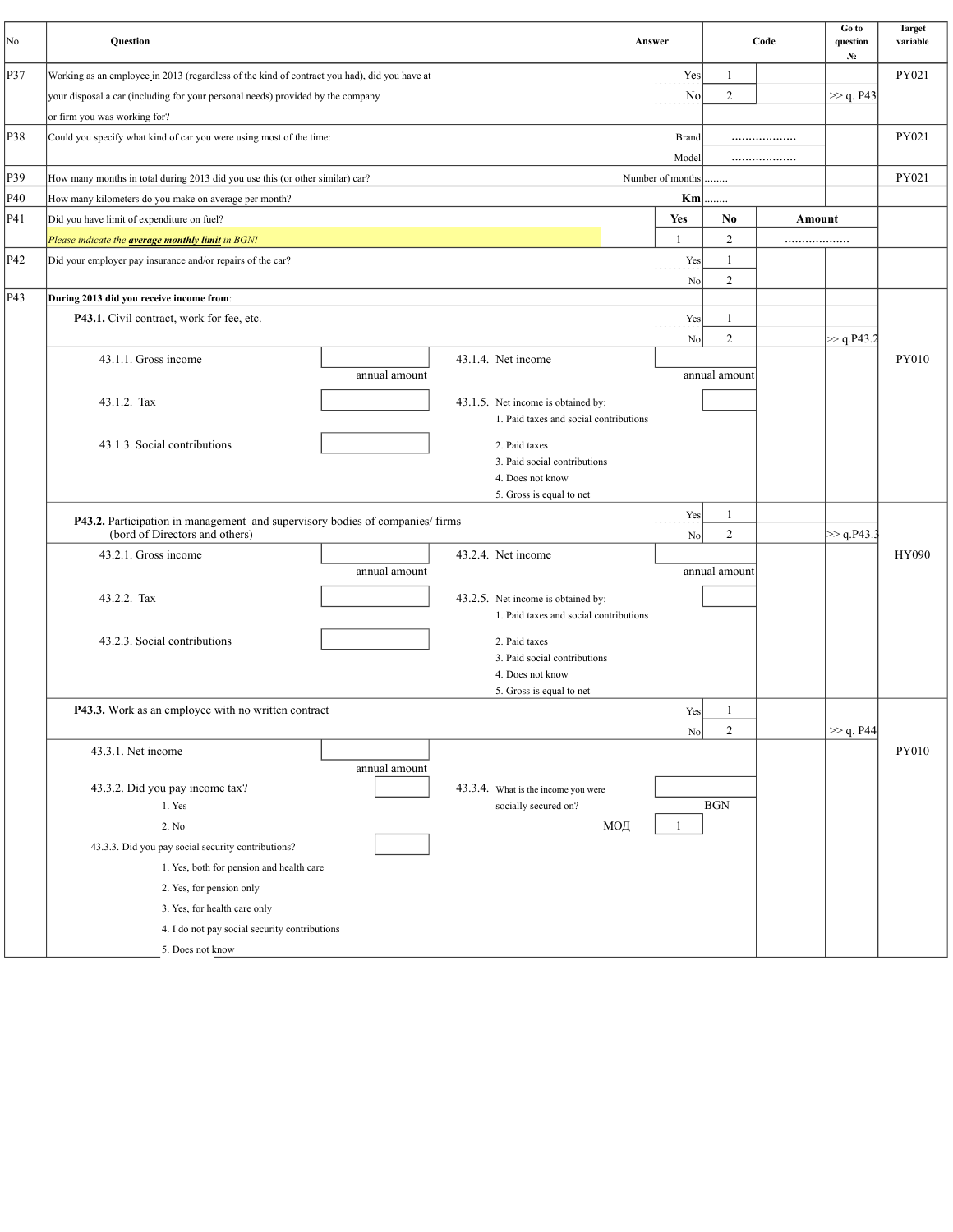| No  | Question                                                                                                        | Answer        | Code                                          |                      | Go to<br>question<br>N <sub>2</sub> | <b>Target</b><br>variable |              |              |
|-----|-----------------------------------------------------------------------------------------------------------------|---------------|-----------------------------------------------|----------------------|-------------------------------------|---------------------------|--------------|--------------|
|     |                                                                                                                 |               |                                               |                      |                                     |                           |              |              |
|     |                                                                                                                 |               | <b>INCOME FROM SELF-EMPLOYMENT IN 2013</b>    |                      |                                     |                           |              |              |
| P44 | Did you receive income from self-employment in 2013?                                                            |               |                                               | Yes                  | $\mathbf{1}$                        |                           |              |              |
|     | (owner/part-owner of a company, sole trader)                                                                    |               |                                               | No                   | $\overline{c}$                      |                           | >> q. P51    |              |
| P45 | How many months during 2013 did you work as self-employed?                                                      |               |                                               | Months               | .                                   |                           |              |              |
| P46 | What is the annual amount of your personal income which is received from your company after                     |               |                                               |                      |                                     |                           |              |              |
|     | deducting expenditures on salaries, rents and other costs?                                                      |               |                                               |                      |                                     |                           |              |              |
|     |                                                                                                                 |               |                                               |                      |                                     |                           |              |              |
|     | (the part of incomes received for personal consumption)                                                         |               |                                               |                      |                                     |                           |              | PY050        |
|     | P46.1 Please indicate what the amount is:                                                                       |               |                                               |                      |                                     |                           |              |              |
|     |                                                                                                                 |               |                                               | Gross                | 1                                   |                           |              |              |
|     |                                                                                                                 |               |                                               | Net                  | $\overline{2}$                      |                           |              |              |
| P47 | What tax did you pay and in what amount?                                                                        |               |                                               |                      |                                     |                           |              |              |
|     |                                                                                                                 |               |                                               |                      |                                     |                           |              |              |
|     |                                                                                                                 |               |                                               |                      | 1                                   |                           |              | HY140        |
| P48 | What individual social security contributions did you pay and in what amount?                                   |               |                                               | does not know        |                                     | annual amount             |              |              |
|     |                                                                                                                 |               |                                               | For health care only | $\mathbf{1}$                        | <b>BGN</b>                |              | HY140        |
|     |                                                                                                                 |               |                                               | For pension only     | 2                                   |                           |              |              |
|     |                                                                                                                 |               | For health care and pension                   |                      | $\overline{3}$                      | <b>BGN</b>                |              |              |
|     |                                                                                                                 |               | Did not pay any social security contributions |                      | $\overline{4}$                      |                           |              |              |
| P49 | In 2013 did you take money or products from your business to cover personal                                     |               |                                               |                      |                                     | annual amount             |              |              |
|     | Yes<br>or household needs?                                                                                      |               |                                               |                      | $\mathbf{1}$                        |                           |              | <b>PY050</b> |
|     |                                                                                                                 |               |                                               | N <sub>0</sub>       | 2                                   | $\mathbf x$               | $\gg$ q. P51 |              |
| P50 | Is the amount referred to in question P49 included in the income indicated in question P46?                     |               |                                               |                      |                                     |                           |              |              |
|     |                                                                                                                 |               |                                               | Yes                  | $\mathbf{1}$                        |                           |              | <b>PY050</b> |
|     |                                                                                                                 |               |                                               | N <sub>o</sub>       | 2                                   |                           |              |              |
| P51 | In 2013 did you receive any income from:<br>(In case of answer "Yes" please indicate the <b>annual amount</b> ) |               |                                               |                      |                                     |                           |              |              |
|     | P51.1. Liberal profession                                                                                       |               |                                               | Yes                  | -1                                  |                           |              |              |
|     |                                                                                                                 |               |                                               | N <sub>0</sub>       | $\overline{c}$                      |                           | > q.P51.2    |              |
|     | 51.1.1. Gross income                                                                                            |               | 51.1.5. Net income                            |                      |                                     |                           |              | PY050        |
|     |                                                                                                                 | annual amount |                                               |                      | annual amount                       |                           |              |              |
|     | 51.1.2. Tax                                                                                                     |               | 51.1.6. Net income is obtained by:            |                      |                                     |                           |              |              |
|     |                                                                                                                 |               | 1. Paid taxes and social contributions        |                      |                                     |                           |              |              |
|     | 51.1.3. Social contributions                                                                                    |               | 2. Paid taxes                                 |                      |                                     |                           |              |              |
|     | 51.1.4. Legally recognized                                                                                      |               | 3. Paid social contributions                  |                      |                                     |                           |              |              |
|     | operating costs                                                                                                 |               | 4. Does not know<br>5. Gross is equal to net  |                      |                                     |                           |              |              |
|     | P51.2. Craftsman                                                                                                |               |                                               | Yes                  | -1                                  |                           |              |              |
|     |                                                                                                                 |               |                                               | $\vert$ No $\vert$   | $\overline{2}$                      |                           | >> q.P51.3   |              |
|     | 51.2.1. Gross income                                                                                            |               | 51.2.5. Net income                            |                      |                                     |                           |              | PY050        |
|     |                                                                                                                 | annual amount |                                               |                      | annual amount                       |                           |              |              |
|     | 51.2.2. Tax                                                                                                     |               | 51.2.6. Net income is obtained by:            |                      |                                     |                           |              |              |
|     |                                                                                                                 |               | 1. Paid taxes and social contributions        |                      |                                     |                           |              |              |
|     | 51.2.3. Social contributions                                                                                    |               | 2. Paid taxes                                 |                      |                                     |                           |              |              |
|     |                                                                                                                 |               | 3. Paid social contributions                  |                      |                                     |                           |              |              |
|     | 51.2.4. Legally recognized<br>operating costs                                                                   |               | 4. Does not know                              |                      |                                     |                           |              |              |
|     |                                                                                                                 |               | 5. Gross is equal to net                      |                      |                                     |                           |              |              |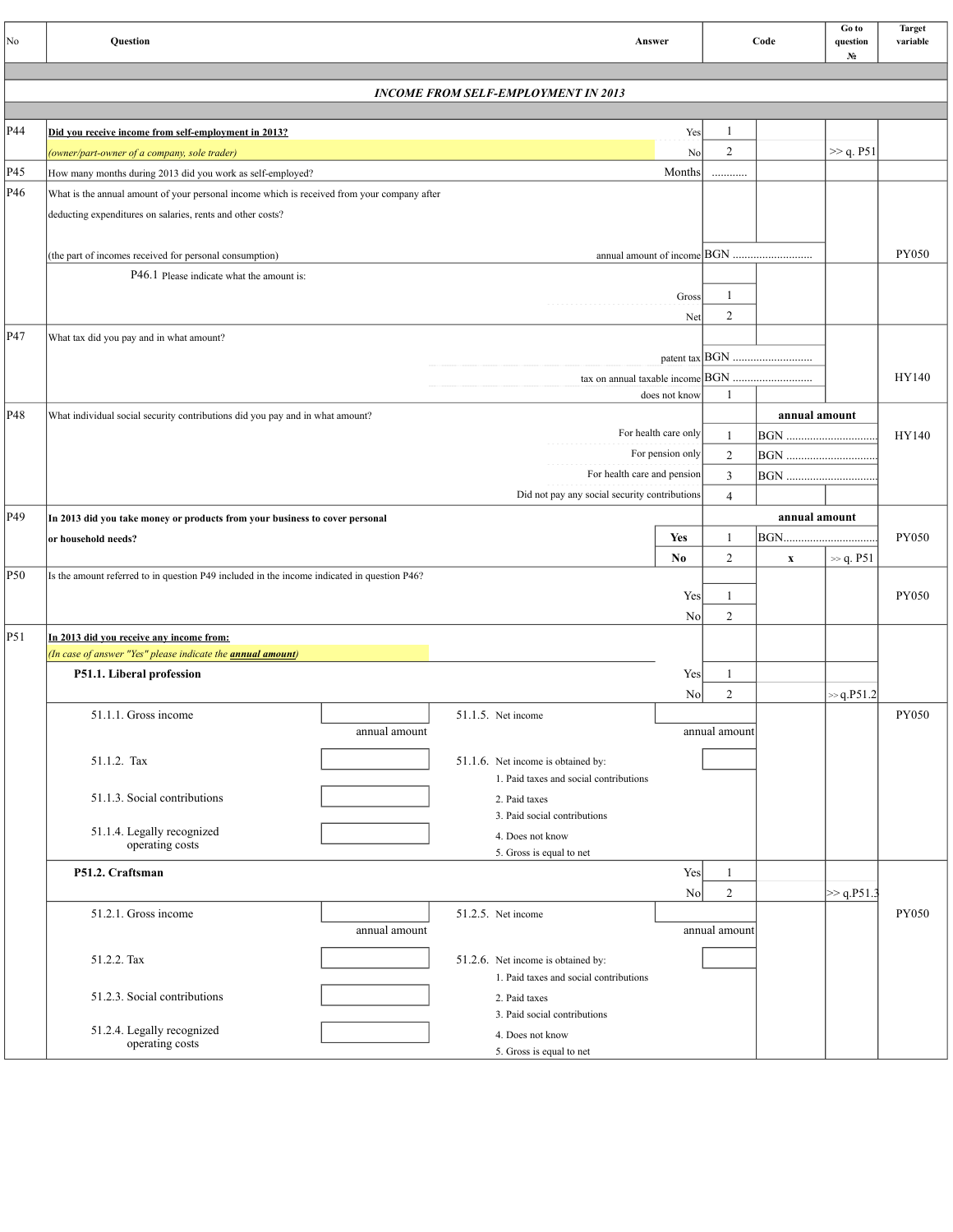| P51<br>Yes<br>1<br>P51.3. Sale of own inventions, works of science and art; royalties<br>$\overline{2}$<br>N <sub>o</sub><br>> q.P51.4<br>51.3.1. Gross income<br>51.3.5. Net income<br>annual amount<br>annual amount<br>51.3.2. Tax<br>51.3.6. Net income is obtained by:<br>1. Paid taxes and social contributions<br>51.3.3. Social contributions<br>2. Paid taxes<br>3. Paid social contributions<br>51.3.4. Legally recognized<br>4. Does not know<br>operating costs<br>5. Gross is equal to net<br>P51.4. Remunerations for the performance of artists - performers<br>Yes<br>$\mathbf{1}$<br>$\overline{2}$<br>N <sub>o</sub><br>>> q.P52<br>51.4.1. Gross income<br>51.4.5. Net income<br>annual amount<br>annual amount<br>51.4.2. Tax<br>51.4.6. Net income is obtained by:<br>1. Paid taxes and social contributions<br>51.4.3. Social contributions<br>2. Paid taxes | PY050<br>PY050 |
|------------------------------------------------------------------------------------------------------------------------------------------------------------------------------------------------------------------------------------------------------------------------------------------------------------------------------------------------------------------------------------------------------------------------------------------------------------------------------------------------------------------------------------------------------------------------------------------------------------------------------------------------------------------------------------------------------------------------------------------------------------------------------------------------------------------------------------------------------------------------------------|----------------|
|                                                                                                                                                                                                                                                                                                                                                                                                                                                                                                                                                                                                                                                                                                                                                                                                                                                                                    |                |
|                                                                                                                                                                                                                                                                                                                                                                                                                                                                                                                                                                                                                                                                                                                                                                                                                                                                                    |                |
|                                                                                                                                                                                                                                                                                                                                                                                                                                                                                                                                                                                                                                                                                                                                                                                                                                                                                    |                |
|                                                                                                                                                                                                                                                                                                                                                                                                                                                                                                                                                                                                                                                                                                                                                                                                                                                                                    |                |
|                                                                                                                                                                                                                                                                                                                                                                                                                                                                                                                                                                                                                                                                                                                                                                                                                                                                                    |                |
|                                                                                                                                                                                                                                                                                                                                                                                                                                                                                                                                                                                                                                                                                                                                                                                                                                                                                    |                |
|                                                                                                                                                                                                                                                                                                                                                                                                                                                                                                                                                                                                                                                                                                                                                                                                                                                                                    |                |
|                                                                                                                                                                                                                                                                                                                                                                                                                                                                                                                                                                                                                                                                                                                                                                                                                                                                                    |                |
| 3. Paid social contributions                                                                                                                                                                                                                                                                                                                                                                                                                                                                                                                                                                                                                                                                                                                                                                                                                                                       |                |
| 51.4.4. Legally recognized<br>4. Does not know<br>operating costs<br>5. Gross is equal to net                                                                                                                                                                                                                                                                                                                                                                                                                                                                                                                                                                                                                                                                                                                                                                                      |                |
| P <sub>52</sub><br>During 2013 did you receive any income and how much was it from selling agricultural/farm<br>products as:<br>(In case answer "Yes" please indicate <b>annual amount</b> !)                                                                                                                                                                                                                                                                                                                                                                                                                                                                                                                                                                                                                                                                                      |                |
| $\mathbf{1}$<br>P52.1. Farmer<br>Yes<br>$\overline{2}$<br>> q.P52.2<br>N <sub>o</sub>                                                                                                                                                                                                                                                                                                                                                                                                                                                                                                                                                                                                                                                                                                                                                                                              |                |
| 52.1.1. Gross income<br>52.1.5. Net income<br>annual amount<br>annual amount                                                                                                                                                                                                                                                                                                                                                                                                                                                                                                                                                                                                                                                                                                                                                                                                       | PY050          |
| 52.1.2. Tax<br>52.1.6. Net income is obtained by:<br>1. Paid taxes and social contributions                                                                                                                                                                                                                                                                                                                                                                                                                                                                                                                                                                                                                                                                                                                                                                                        |                |
| 52.1.3. Social contributions<br>2. Paid taxes<br>3. Paid social contributions                                                                                                                                                                                                                                                                                                                                                                                                                                                                                                                                                                                                                                                                                                                                                                                                      |                |
| 52.1.4. Legally recognized<br>4. Does not know<br>operating costs<br>5. Gross is equal to net                                                                                                                                                                                                                                                                                                                                                                                                                                                                                                                                                                                                                                                                                                                                                                                      |                |
| P52a<br>$\bullet$<br>Interviewer! Please specify whether the amounts indicated in q. P52.1<br>Yes<br>$\overline{2}$<br>are stated in the household questionnaire.<br>N <sub>O</sub>                                                                                                                                                                                                                                                                                                                                                                                                                                                                                                                                                                                                                                                                                                |                |
| Yes<br>P52.2. Tobacco-grower<br>$\mathbf{1}$<br>$\overline{c}$<br>$\gg$ q.P52a<br>N <sub>o</sub>                                                                                                                                                                                                                                                                                                                                                                                                                                                                                                                                                                                                                                                                                                                                                                                   |                |
| 52.2.1. Gross income<br>52.2.5. Net income<br>annual amount<br>annual amount                                                                                                                                                                                                                                                                                                                                                                                                                                                                                                                                                                                                                                                                                                                                                                                                       | PY050          |
| 52.2.2. Tax<br>52.2.6. Net income is obtained by:<br>1. Paid taxes and social contributions                                                                                                                                                                                                                                                                                                                                                                                                                                                                                                                                                                                                                                                                                                                                                                                        |                |
| 52.2.3. Social contributions<br>2. Paid taxes<br>3. Paid social contributions                                                                                                                                                                                                                                                                                                                                                                                                                                                                                                                                                                                                                                                                                                                                                                                                      |                |
| 52.2.4. Legally recognized<br>4. Does not know<br>operating costs<br>5. Gross is equal to net                                                                                                                                                                                                                                                                                                                                                                                                                                                                                                                                                                                                                                                                                                                                                                                      |                |
| P526<br>Interviewer! Please specify whether the amounts indicated in q. P52.2<br>Yes<br>$\boldsymbol{l}$<br>$\overline{2}$<br>are stated in the household questionnaire.<br>N <sub>o</sub>                                                                                                                                                                                                                                                                                                                                                                                                                                                                                                                                                                                                                                                                                         |                |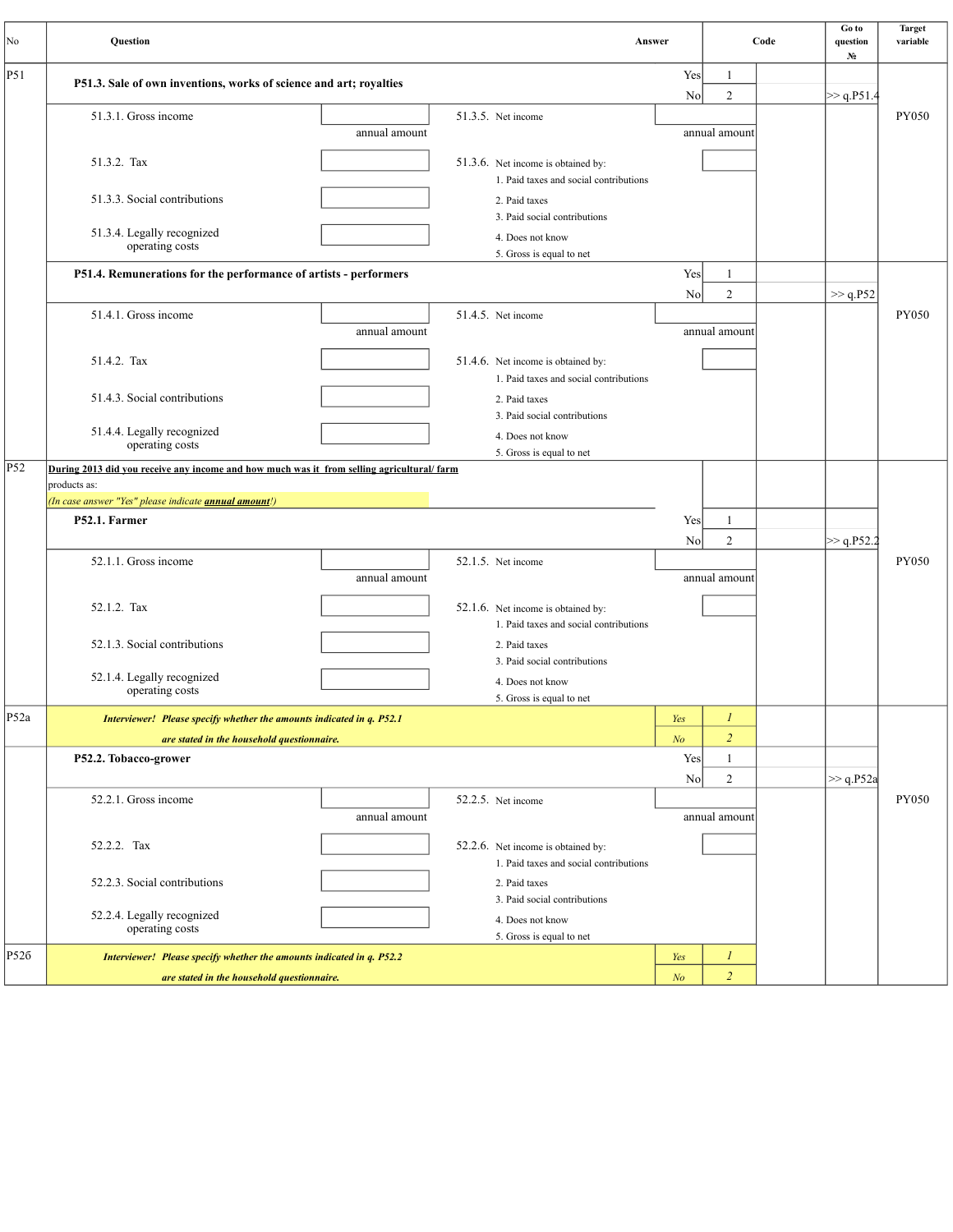| No              | Question                                                                                                               |                                                 |                                     |                | Answer                                |                       | Code | Go to<br>question<br>N <sub>2</sub> | <b>Target</b><br>variable |
|-----------------|------------------------------------------------------------------------------------------------------------------------|-------------------------------------------------|-------------------------------------|----------------|---------------------------------------|-----------------------|------|-------------------------------------|---------------------------|
|                 |                                                                                                                        | <b>INCOME FROM PENSIONS, BENEFITS AND OTHER</b> |                                     |                |                                       |                       |      |                                     |                           |
|                 |                                                                                                                        |                                                 |                                     |                |                                       |                       |      |                                     |                           |
| P53             | In 2013 which of the listed below PENSIONS and PENSION SUPPLEMENTS                                                     |                                                 |                                     |                |                                       |                       |      |                                     |                           |
|                 | did you receive, what was their amount and for how many months<br>were you receiving them?                             |                                                 |                                     |                | <b>Average monthly</b>                | Number                |      |                                     |                           |
|                 | <b>Pensions:</b>                                                                                                       |                                                 | Yes                                 | No             | amount (BGN)                          | of months             |      |                                     |                           |
|                 | P53.1. Old-age pension                                                                                                 |                                                 | 1                                   | 2              |                                       |                       |      |                                     | <b>PY100</b>              |
|                 | - social old-age pension;                                                                                              |                                                 | 1                                   | 2              |                                       |                       |      |                                     |                           |
|                 | P53.2. Disability pension                                                                                              |                                                 | 1                                   | 2              |                                       |                       |      |                                     | <b>PY130</b>              |
|                 | - social disability pension;                                                                                           |                                                 | 1                                   | 2              |                                       |                       |      |                                     |                           |
|                 | P53.3. Survivors' pension                                                                                              |                                                 | $\mathbf{1}$                        | $\overline{c}$ |                                       |                       |      |                                     | <b>PY110</b>              |
|                 | P53.4. Pension from individual private plans                                                                           |                                                 | 1                                   | $\overline{c}$ |                                       |                       |      |                                     | <b>PY080</b>              |
|                 | P53.5. Pension from abroad                                                                                             |                                                 | 1                                   | $\sqrt{2}$     |                                       |                       |      |                                     |                           |
|                 | P53.6. Other pension                                                                                                   |                                                 | $\mathbf{1}$                        | $\sqrt{2}$     |                                       |                       |      |                                     |                           |
|                 | <b>Pension supplements:</b>                                                                                            |                                                 |                                     |                |                                       |                       |      |                                     |                           |
|                 | P53.7. Care allowance for assistance of dependents                                                                     |                                                 | 1                                   | 2              |                                       |                       |      |                                     |                           |
|                 | P53.8. Supplement to the pension in case of deceased spouse                                                            |                                                 | 1                                   | 2              |                                       |                       |      |                                     |                           |
|                 | P53.9. Other allowances                                                                                                |                                                 | 1                                   | 2              |                                       |                       |      |                                     |                           |
|                 | P53.10. Are these supplements included in the main pension?                                                            |                                                 |                                     |                | yes                                   | $\mathbf{1}$          |      |                                     |                           |
|                 |                                                                                                                        |                                                 |                                     |                | $\bf{no}$                             | $\overline{2}$        |      |                                     |                           |
| P54             | In 2013 which of the listed below BENEFITS and ALLOWANCES                                                              |                                                 |                                     |                |                                       |                       |      |                                     |                           |
|                 | did you receive, what was their amount and for how many months                                                         |                                                 |                                     |                |                                       |                       |      |                                     |                           |
|                 | were you receiving them?                                                                                               |                                                 | Yes                                 | No             | <b>Average monthly</b>                | Number                |      |                                     |                           |
|                 | <b>Benefits/allowances</b>                                                                                             |                                                 |                                     |                | amount (BGN)                          | of months             |      |                                     |                           |
|                 | P54.1. Cash benefits related to temporary incapacity to work<br>P54.2. Cash allowance for disability when there are no |                                                 | 1                                   | 2              |                                       |                       |      |                                     | <b>PY120</b>              |
|                 | reasons to receive old-age pension                                                                                     |                                                 | 1                                   | 2              |                                       |                       |      |                                     | <b>PY120</b>              |
|                 | P54.3. Unemployment benefits                                                                                           |                                                 | 1                                   | $\overline{2}$ |                                       |                       |      |                                     | <b>PY090</b>              |
|                 | P54.4. Allowance for dismissal/retirement                                                                              |                                                 | $\mathbf{1}$                        | $\overline{2}$ |                                       |                       |      |                                     | <b>PY090</b>              |
|                 | P54.5. Cash benefits for pregnancy and childbirth                                                                      |                                                 | 1                                   | 2              |                                       |                       |      |                                     | HY050                     |
|                 | P54.6. Benefits for bringing up a child younger than 2                                                                 |                                                 | 1                                   | 2              | 240                                   |                       |      |                                     | HY050                     |
|                 | (BGN 240 - until 30.06.2013; BGN 310 - from 01.07.2013)                                                                |                                                 | 1                                   | $\overline{c}$ | 310                                   |                       |      |                                     |                           |
|                 | P54.7. Scholarship/European scholarship                                                                                |                                                 | -1                                  | 2              |                                       |                       |      |                                     | PY140                     |
|                 | P54.8. Other education allowances                                                                                      |                                                 |                                     |                |                                       |                       |      |                                     |                           |
|                 |                                                                                                                        |                                                 | 1                                   | $\overline{c}$ |                                       |                       |      |                                     | PY140                     |
|                 | In the answers of questions P54.5 and P54.6 the benefits for children received by<br>Interviewer!                      |                                                 |                                     |                |                                       |                       |      |                                     |                           |
|                 | insured mothers are filled in.                                                                                         |                                                 |                                     |                |                                       |                       |      |                                     |                           |
| P <sub>55</sub> | Did you receive MONTHLY SOCIAL INTEGRATION ALLOWANCES                                                                  |                                                 |                                     |                | Yes                                   | -1                    |      |                                     |                           |
|                 | during 2012, what was their amount and for which period did you receive them?                                          |                                                 |                                     |                | No                                    | $\overline{2}$        |      |                                     |                           |
|                 |                                                                                                                        |                                                 |                                     |                | Monthly amount (BGN)                  |                       |      |                                     | PY130                     |
|                 |                                                                                                                        |                                                 |                                     |                | Number of months                      |                       |      |                                     |                           |
|                 | Monthly social integration allowances include:<br>Interviewer!!<br>1. Allowance for transport                          |                                                 | 6. Education and training           |                |                                       |                       |      |                                     |                           |
|                 | 2. Telephone                                                                                                           |                                                 |                                     |                | 7. Paying rent for municipal dwelling |                       |      |                                     |                           |
|                 | 3. Balneotherapy and rehabilitation                                                                                    |                                                 | dwelling                            |                |                                       |                       |      |                                     |                           |
|                 | 4. Allowance for dietary nutrition and medial products                                                                 |                                                 | 8. Allowance for use of information |                |                                       |                       |      |                                     |                           |
|                 | 5. Sticker (vignette) from 1 January to 31 December                                                                    |                                                 | services                            |                |                                       |                       |      |                                     |                           |
|                 |                                                                                                                        |                                                 |                                     |                |                                       |                       |      |                                     |                           |
|                 | <b>INCOME FROM PROPERTY, BUSINESS INVESTMENTS, SHARES, INTEREST AND OTHER</b>                                          |                                                 |                                     |                |                                       |                       |      |                                     |                           |
|                 |                                                                                                                        |                                                 |                                     |                |                                       |                       |      |                                     |                           |
| P56             | Did you receive any income from renting estate or other property                                                       |                                                 |                                     |                |                                       | Yes<br>-1             |      |                                     | HY040                     |
|                 | (incl. non-agricultural land) in 2013?                                                                                 |                                                 |                                     |                |                                       | $\overline{2}$<br>No  |      | >> q. P58                           |                           |
| P57             | What is the annual amount of the income that you received from renting                                                 |                                                 |                                     |                |                                       |                       |      |                                     |                           |
|                 | estate and other property in 2013?                                                                                     |                                                 |                                     |                |                                       |                       |      |                                     |                           |
|                 | P57.1. Annual amount of income                                                                                         |                                                 |                                     |                |                                       | BGN                   |      |                                     | HY040                     |
|                 | P57.2. That income is:                                                                                                 |                                                 |                                     |                |                                       | Gross<br>$\mathbf{1}$ |      |                                     |                           |
|                 |                                                                                                                        |                                                 |                                     |                |                                       | $\overline{2}$<br>Net |      |                                     |                           |
|                 | P57.3. Annual amount of tax                                                                                            |                                                 |                                     |                |                                       | <b>BGN</b><br>        |      |                                     | HY140                     |
|                 |                                                                                                                        |                                                 |                                     |                | Does not know                         | -1                    |      |                                     |                           |
|                 |                                                                                                                        |                                                 |                                     |                |                                       |                       |      |                                     |                           |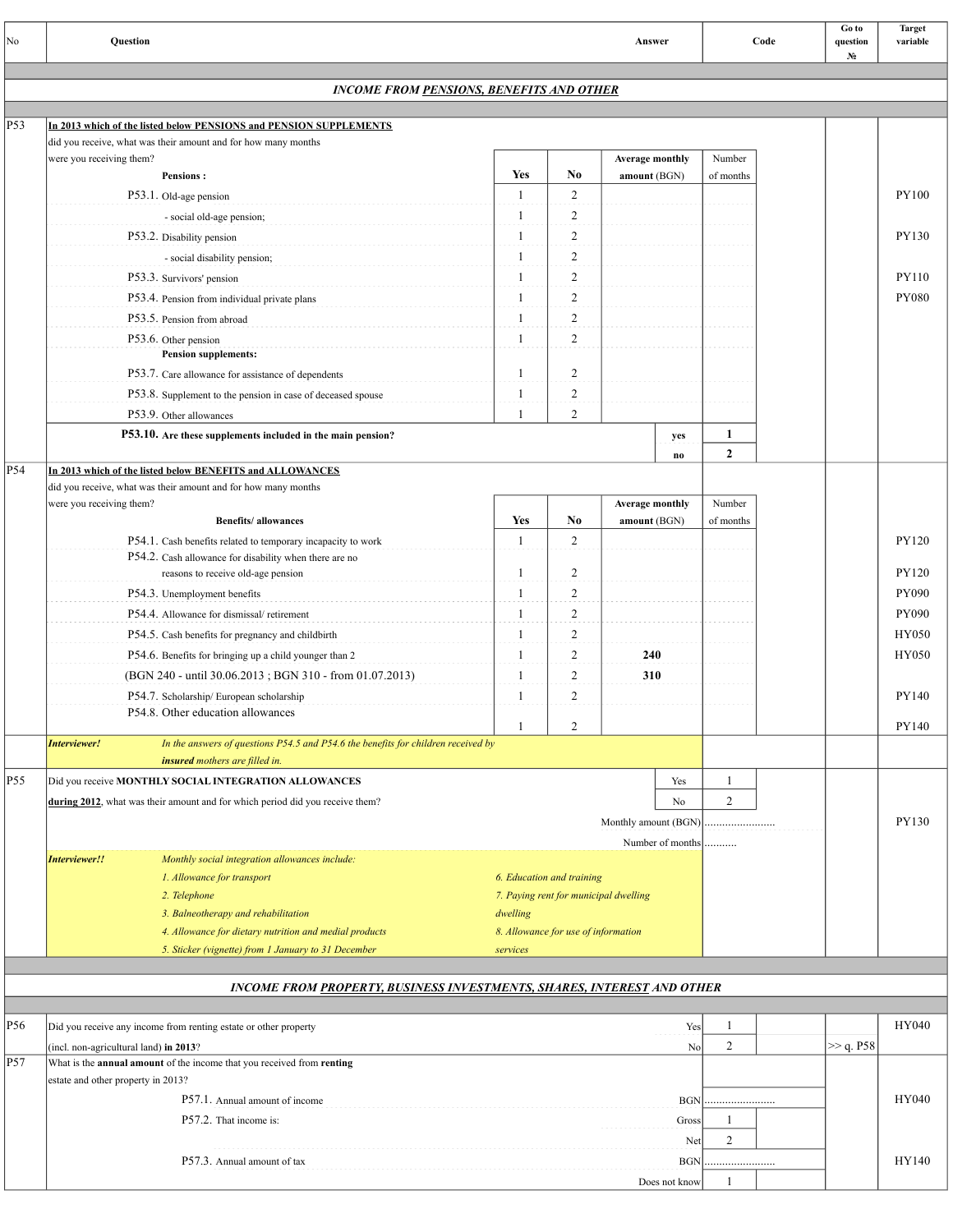| No              | Question                                                                                                                                                           | Answer                      |                | Code | Go to<br>question<br>$\mathbf{N}$ | <b>Target</b><br>variable |
|-----------------|--------------------------------------------------------------------------------------------------------------------------------------------------------------------|-----------------------------|----------------|------|-----------------------------------|---------------------------|
| P58             | Did you receive income from selling real estate or other                                                                                                           | Yes                         | -1             |      |                                   |                           |
|                 | property in 2013?                                                                                                                                                  | No                          | $\overline{2}$ |      | >>q. P60                          |                           |
| P59             | What is the <b>annual amount</b> of the income that you received from selling                                                                                      |                             |                |      |                                   |                           |
|                 | real estate and other property in 2013?                                                                                                                            |                             |                |      |                                   |                           |
|                 | P59.1. Annual amount of income                                                                                                                                     |                             | BGN            |      |                                   | <b>HY090</b>              |
|                 | P59.2. That income is:                                                                                                                                             | Gross                       | 1              |      |                                   |                           |
|                 |                                                                                                                                                                    | Net                         | $\overline{2}$ |      |                                   |                           |
|                 | P59.3. Annual amount of tax                                                                                                                                        | <b>BGN</b>                  |                |      |                                   | HY140                     |
|                 |                                                                                                                                                                    | Does not know               | 1              |      |                                   |                           |
| P60             | Did you receive income from interest, shares, stocks,                                                                                                              | Yes                         | 1              |      |                                   |                           |
|                 | business investments, etc. in 2013?                                                                                                                                | No                          | 2              |      | >>q. P62                          |                           |
| P61             | What is the <b>annual amount</b> of income that you received from interest, shares, stocks,<br>business investments, etc.?                                         |                             |                |      |                                   |                           |
|                 | P61.1. Annual amount of income                                                                                                                                     | <b>BGN</b>                  |                |      |                                   | <b>HY090</b>              |
|                 | P61.2. That income is:                                                                                                                                             |                             | 1              |      |                                   |                           |
|                 |                                                                                                                                                                    | Gross                       |                |      |                                   |                           |
|                 |                                                                                                                                                                    | Net                         | $\overline{2}$ |      |                                   |                           |
|                 | P61.3. Annual amount of tax                                                                                                                                        | <b>BGN</b><br>Does not know | -1             |      |                                   | HY140                     |
|                 |                                                                                                                                                                    |                             | 1              |      |                                   |                           |
| P62             | Did you pay social insurance contributions to private pension plans during 2013?                                                                                   | Yes                         |                |      |                                   |                           |
|                 |                                                                                                                                                                    | No                          | $\overline{2}$ |      | >> q. P64                         |                           |
| P63<br>P64      | What is the total amount of the social pension insurance contributions you paid for 2013?<br>Have you made donations in favour of other persons, hospitals, funds, | <b>BGN</b>                  |                |      |                                   | PY035                     |
|                 | cultural institutes, municipalities etc., for which                                                                                                                | Yes                         | 1              |      |                                   |                           |
|                 |                                                                                                                                                                    |                             | $\overline{2}$ |      |                                   |                           |
|                 | you receive tax relief?                                                                                                                                            | No                          |                |      | $\gg$ q. P66                      |                           |
| P <sub>65</sub> | What is the <b>total amount</b> you gave for donations?                                                                                                            | BGN                         |                |      |                                   |                           |
|                 | <b>HEALTH STATUS</b>                                                                                                                                               |                             |                |      |                                   |                           |
|                 |                                                                                                                                                                    |                             |                |      |                                   |                           |
| P66             | How is your health in general?                                                                                                                                     | Very good                   | 1              |      |                                   | PH010                     |
|                 |                                                                                                                                                                    | Good                        | $\overline{2}$ |      |                                   |                           |
|                 |                                                                                                                                                                    | Fair                        | 3              |      |                                   |                           |
|                 |                                                                                                                                                                    | Bad                         | $\overline{4}$ |      |                                   |                           |
|                 |                                                                                                                                                                    | Very bad                    | 5              |      |                                   |                           |
| P67             | Do you have any chronic illness or health problem which is expected                                                                                                | Yes                         | $\mathbf{1}$   |      |                                   | $\rm PH020$               |
|                 |                                                                                                                                                                    |                             | $\overline{c}$ |      |                                   |                           |
| P68             | to last for 6 months or more?<br>Were you limited in daily activities people usually do,                                                                           | No                          |                |      |                                   | PH030                     |
|                 | because of a health problem for at least the last 6 months?                                                                                                        |                             |                |      |                                   |                           |
|                 | Would you say:                                                                                                                                                     | Yes, severely limited       | $\mathbf{1}$   |      |                                   |                           |
|                 |                                                                                                                                                                    | Yes, limited                | $\overline{2}$ |      |                                   |                           |
|                 |                                                                                                                                                                    | No, not limited             | $\mathfrak z$  |      |                                   |                           |
| P69             | Do you have group of disability, assigned by a medical commission?                                                                                                 | Yes                         | 1              |      |                                   |                           |
|                 |                                                                                                                                                                    | No                          | $\overline{2}$ |      | $\gg$ q. P71                      |                           |
| P70             | What is the % of the assigned disability?                                                                                                                          | up to $50%$                 | 1              |      |                                   |                           |
|                 |                                                                                                                                                                    | $50 - 70%$                  | $\overline{c}$ |      |                                   |                           |
|                 |                                                                                                                                                                    | $71 - 90\%$                 | 3              |      |                                   |                           |
|                 |                                                                                                                                                                    |                             |                |      |                                   |                           |
|                 |                                                                                                                                                                    | Over 90 % without companion | $\overline{4}$ |      |                                   |                           |
|                 |                                                                                                                                                                    | Over 90 % with companion    | 5              |      |                                   |                           |